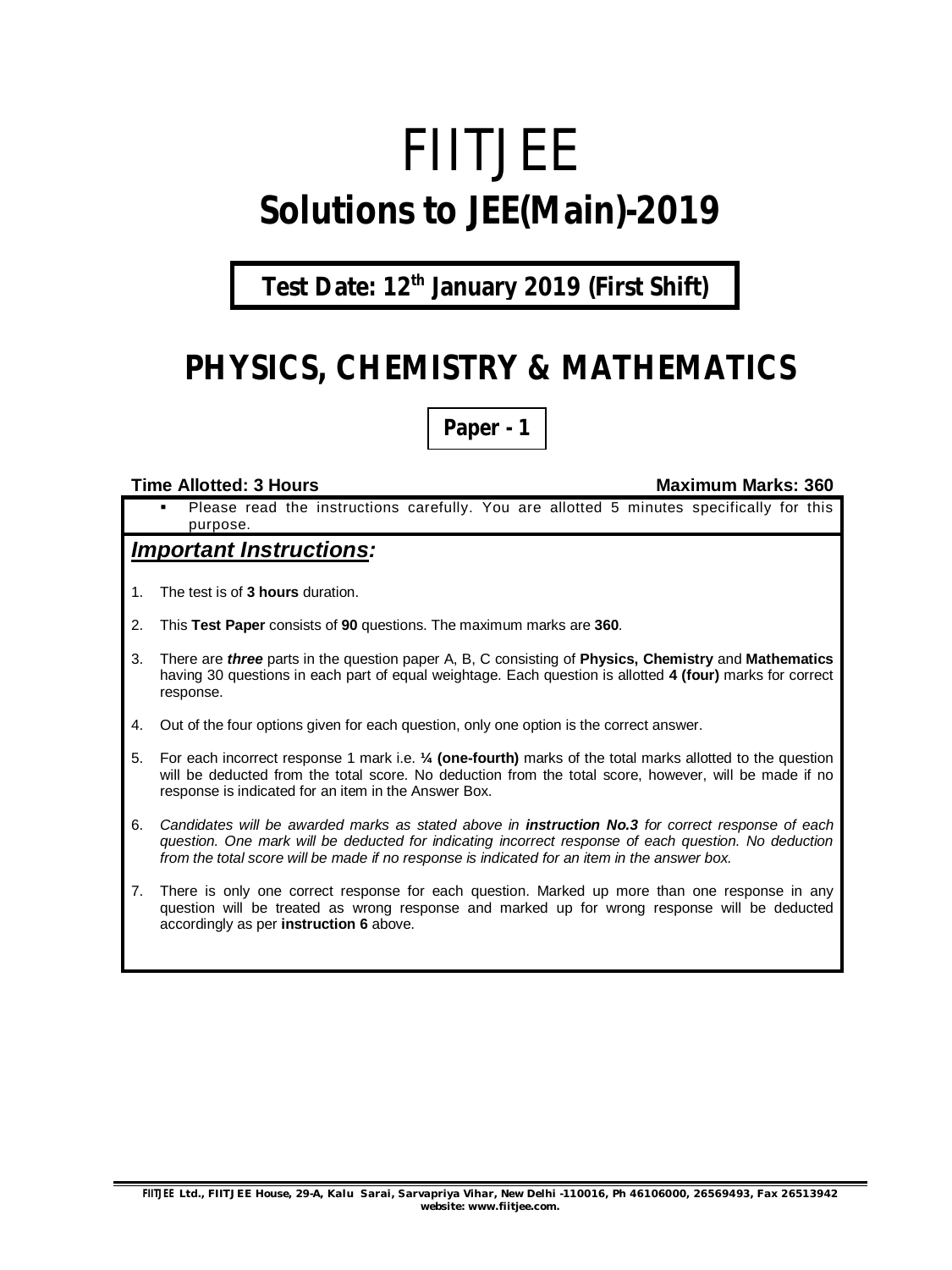# **PART –A (PHYSICS)**

1. An ideal gas occupies a volume of 2 m<sup>3</sup> at a pressure of  $3 \times 10^6$  Pa. The energy of the gas is:

| $\overline{\phantom{0}}$<br>$(A) 9 \times 10^{6}$ J | (B) 6 $\times$ 10 <sup>4</sup> J |
|-----------------------------------------------------|----------------------------------|
| $(C) 108$ J                                         | (D) $3 \times 10^2$ J            |

2. A travelling harmonic wave is represented by the equation  $y(x, t) = 10^{-3} \sin(50t + 2x)$ , where

x and y are in meter and t is in seconds. Which of the following is a correct statement about the wave?

(A) The wave is propagating along the negative x-axis with speed 25  $ms^{-1}$ .

- (B) The wave is propagating along the positive x-axis with speed 100 ms $^{-1}$ .
- (C) The wave is propagating along the positive x-axis with speed 25  $ms^{-1}$ .
- (D) The wave is propagating along the negative x-axis with speed 100  $\text{ms}^{-1}$ .
- 3. An ideal battery of 4 V and resistance R are connected in series in the primary circuit of a potentiometer of length 1 m and resistance 5  $\Omega$ . The value of R, to give a difference of 5 mV across 10 cm of potentiometer wire, is:

| (A) 490 Ω        | (B) 480 $\Omega$ |
|------------------|------------------|
| (C) 395 $\Omega$ | (D) 495 $\Omega$ |

4. In a meter bridge, the wire of length 1 m has a nonuniform cross-section such that, the variation  $\frac{dR}{dt}$  $d\ell$ of its resistance R with length  $\ell$  is  $\frac{dR}{dt} \propto \frac{1}{\epsilon}$ . d  $\infty$  $\ell$   $\sqrt{\ell}$ Two equal resistances are connected as shown in the figure. The galvanometer has zero deflection when the jockey is at point P. What is the length AP? (A) 0.2 m (B) 0.3 m (C) 0.25 m (D) 0.35 m



5. A passenger train of length 60 m travels at a speed of 80 km/hr. Another freight train of length 120 m travels at a speed of 30 km/hr. The ratio of times taken by the passenger train to completely cross the freight train when: (i) they are moving in the same direction, and

(ii) in the opposite directions is:

| (A) $\frac{11}{5}$ | (B) $\frac{5}{2}$   |
|--------------------|---------------------|
| (C) $\frac{3}{2}$  | (D) $\frac{25}{11}$ |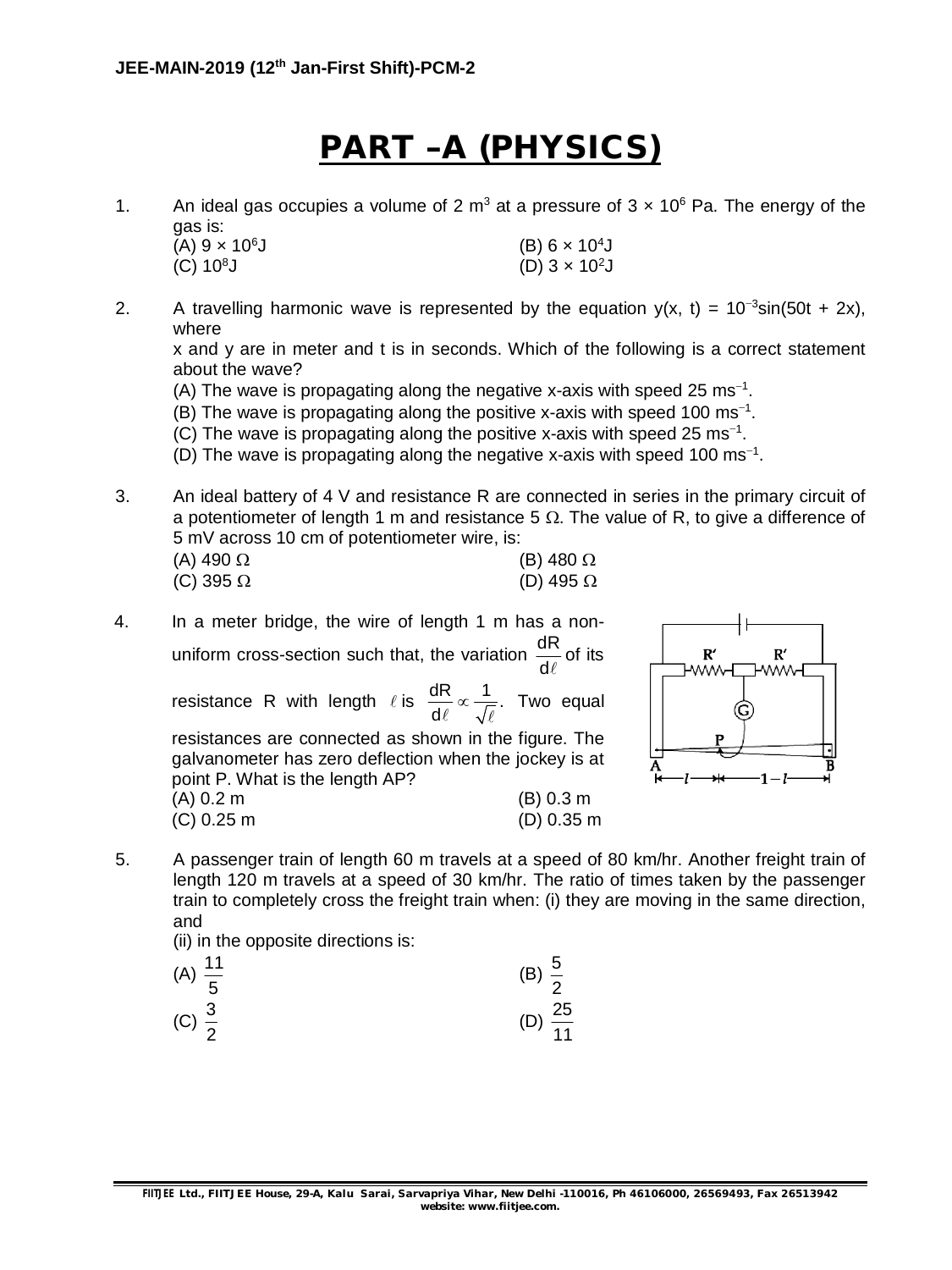- 6. Two electric bulbs, rated at (25 W, 220 V) and (100 W, 220 V), are connected in series across a 220 V voltage source. If the 25 W and 100 W bulbs draw powers  $P_1$  and  $P_2$ respectively, then:<br>(A)  $P_1 = 16$  W,  $P_2 = 4$  W
	- (A)  $P_1 = 16$  W,  $P_2 = 4$  W (B)  $P_1 = 16$  W,  $P_2 = 9$  W (C)  $P_1 = 9 W$ ,  $P_2 = 16 W$  (D)  $P_1 = 4 W$ ,  $P_2 = 16 W$
- 7. A straight rod of length L extends from  $x = a$  to  $x = L + a$ . The gravitational force it exerts on a point mass 'm' at  $x = 0$ , if the mass per unit length of the rod is  $A + Bx^2$ , is given by:
	- (A) Gm  $A\left(\frac{1}{1} \frac{1}{1}\right) BL$ a+L a  $A\left(\frac{1}{a+L}-\frac{1}{a}\right)-BL\right]$ (C) Gm  $A\left(\frac{1}{1} - \frac{1}{1}\right) + BL$ a+L a  $A\left(\frac{1}{a+L}-\frac{1}{a}\right)+BL\right]$



20 cm

d

 $= +5$  cm  $\pm$ 

 $\cdot$ s

 $\div 2L$ 

 $f_2 = -5$  cm

- 8. What is the position and nature of image formed by lens combination shown in figure?  $(f<sub>1</sub>, f<sub>2</sub>$  are focal lengths) (A) 70 cm from point B at left; virtual (B) 40 cm from point B at right; real
	- $(C) \frac{20}{2}$ 3 cm from point B at right; real
	- (D) 70 cm from point B at right ; real
- 9. A point source of light, S is placed at a distance L in front of the centre of plane mirror of width d which is hanging vertically on a wall. A man walks in front of the mirror along a line parallel to the mirror, at a distance 2 L as shown below. The distance over which the man can see the image of the light source in the mirror: (A) d (B) 2d
	- (C) 3d (D)  $\frac{d}{2}$
- 10. A light wave is incident normally on a glass slab of refractive index 1.5. If 4% of light gets reflected and the amplitude of the electric field of the incident light is 30 V/m, then the amplitude of the electric field for the wave propagating in the glass medium will be:<br>(A) 30 V/m

| $(M)$ JU V/III |  |  |
|----------------|--|--|
| $(C)$ 24 V/m   |  |  |

(B) 10 V/m  $(D) 6 V/m$ 

2

11. For the given cyclic process CAB as shown for a gas, the work done is: (A) 30 J (B) 10 J (C) 1 J (D) 5 J

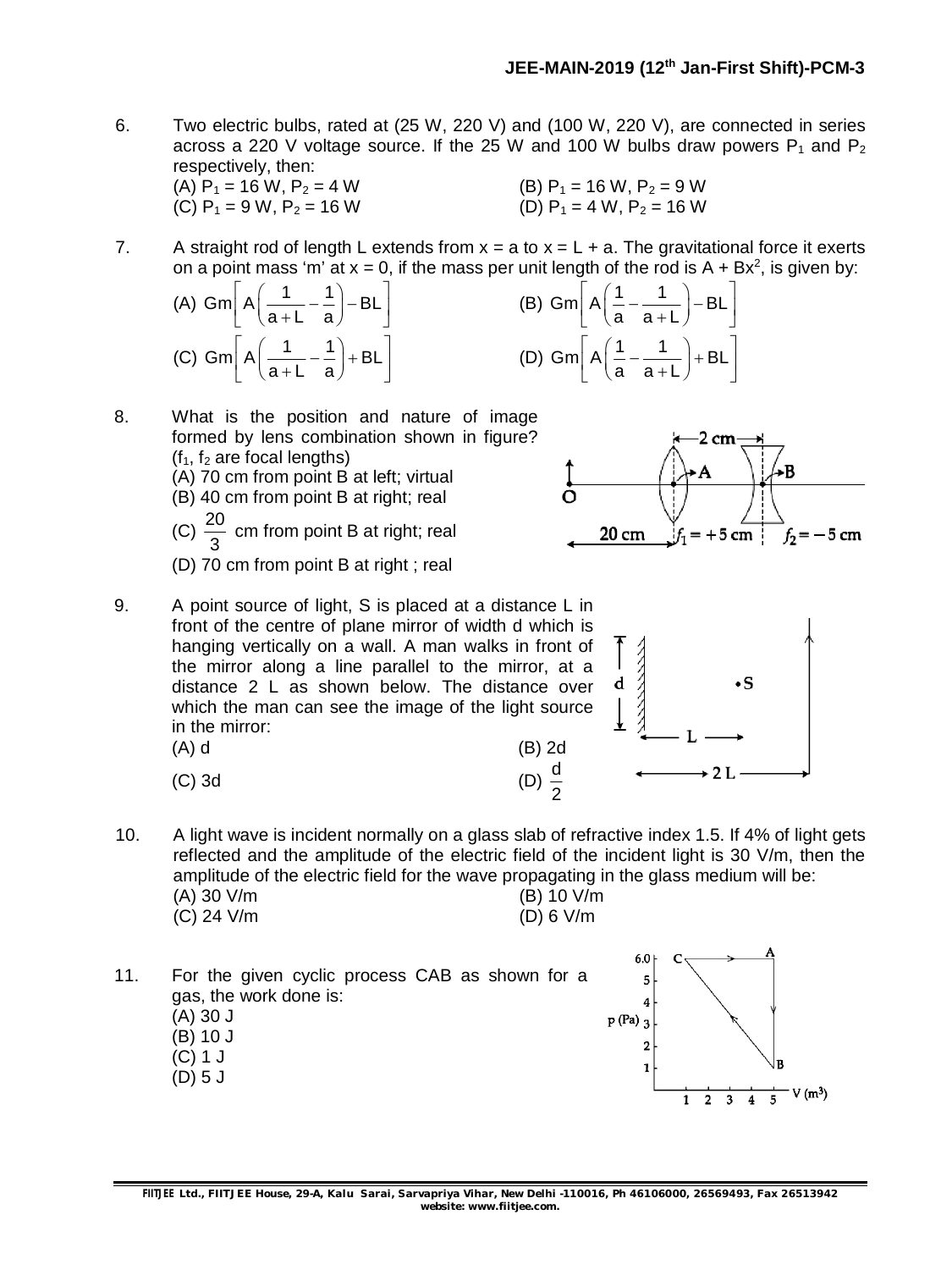### **JEE-MAIN-2019 (12 th Jan-First Shift)-PCM-4**

12. Determine the electric dipole moment of the system of three charges, placed on the vertices of an equilateral triangle, as shown in the figure:  $\mathcal{Y}$ (A)  $\sqrt{3} q \ell \frac{\hat{j} - \hat{i}}{\sqrt{2}}$  $\ell \frac{\hat{j} - \hat{i}}{\sqrt{2}}$  (B)  $(q\ell) \frac{\hat{i} + \hat{j}}{\sqrt{2}}$ - $\ell$ ) $\frac{i+1}{\sqrt{2}}$ 2 2 (C)  $2q\ell \hat{i}$  (D)  $-\sqrt{3} q\ell \hat{i}$ 13. The position vector of the centre of mass r cm of an asymmetric

uniform bar of negligible area of cross-section as shown in figure is:  $\rightarrow$  $\rightarrow$ (A)  $\vec{r}$  cm =  $\frac{13}{8}$  L  $\hat{x}$  +  $\frac{5}{8}$  L  $\hat{y}$ (B)  $\vec{r}$  cm =  $\frac{5}{8}$  L  $\hat{x}$  +  $\frac{13}{8}$  L  $\hat{y}$  $=\frac{1}{2}L\hat{x} + \frac{1}{2}$  $=\frac{5}{2}L\hat{x} + -$ L 8 8  $8 - 8$  $\overline{\phantom{a}}$  $\overline{\phantom{a}}$ (C)  $\vec{r}$  cm =  $\frac{3}{2}$  L  $\hat{x}$  +  $\frac{11}{2}$  L  $\hat{y}$ (D)  $\vec{r}$  cm =  $\frac{11}{2}$  L  $\hat{x}$  +  $\frac{3}{2}$  L  $\hat{y}$ ī.  $2L$  $3L$  $=\frac{6}{5}L\hat{x} + =\frac{1}{2}L\hat{x} + \frac{1}{2}$  $8^{\circ}$  8  $8^{\circ}$   $8^{\circ}$ 

14. A person standing on an open ground hears the sound of a jet aeroplane, coming from north at an angle 60° with ground level. But he finds the aeroplane right vertically above his position. If  $\upsilon$  is the speed of sound, speed of the plane is:

(A) 
$$
\frac{\sqrt{3}}{2}
$$
 U  
\n(B)  $\frac{2\upsilon}{\sqrt{3}}$   
\n(C)  $\upsilon$   
\n(D)  $\frac{\upsilon}{2}$ 

15. Two light identical springs of spring constant k are attached horizontally at the two ends of a uniform horizontal rod AB of length l and mass m. the rod is pivoted at its centre 'O' and can rotate freely in horizontal plane. The other ends of the two springs are fixed to rigid supports as shown in figure. The rod is gently pushed through a small angle and released. The frequency of resulting oscillation is:

(A) 
$$
\frac{1}{2\pi} \sqrt{\frac{3k}{m}}
$$
  
\n(B)  $\frac{1}{2\pi} \sqrt{\frac{2k}{m}}$   
\n(C)  $\frac{1}{2\pi} \sqrt{\frac{6k}{m}}$   
\n(D)  $\frac{1}{2\pi} \sqrt{\frac{k}{m}}$ 

$$
\begin{array}{c}\nA \\
\hline\n\end{array}
$$

16. A simple pendulum, made of a string of length l and a bob of mass m, is released from a small angle  $\theta_0$ . It strikes a block of mass M, kept on a horizontal surface at its lowest point of oscillations, elastically. It bounces back and goes up to an angle  $\theta_1$ . Then M is given by:

(A) 
$$
\frac{m}{2} \left( \frac{\theta_0 + \theta_1}{\theta_0 - \theta_1} \right)
$$
  
\n(B)  $m \left( \frac{\theta_0 - \theta_1}{\theta_0 + \theta_1} \right)$   
\n(C)  $m \left( \frac{\theta_0 + \theta_1}{\theta_0 - \theta_1} \right)$   
\n(D)  $\frac{m}{2} \left( \frac{\theta_0 - \theta_1}{\theta_0 + \theta_1} \right)$ 

17. A 100 V carrier wave is made to vary between 160 V and 40 V by a modulating signal. What is the modulation index?

| (A) 0.3 | (B) 0.5 |
|---------|---------|
| (C) 0.6 | (D) 0.4 |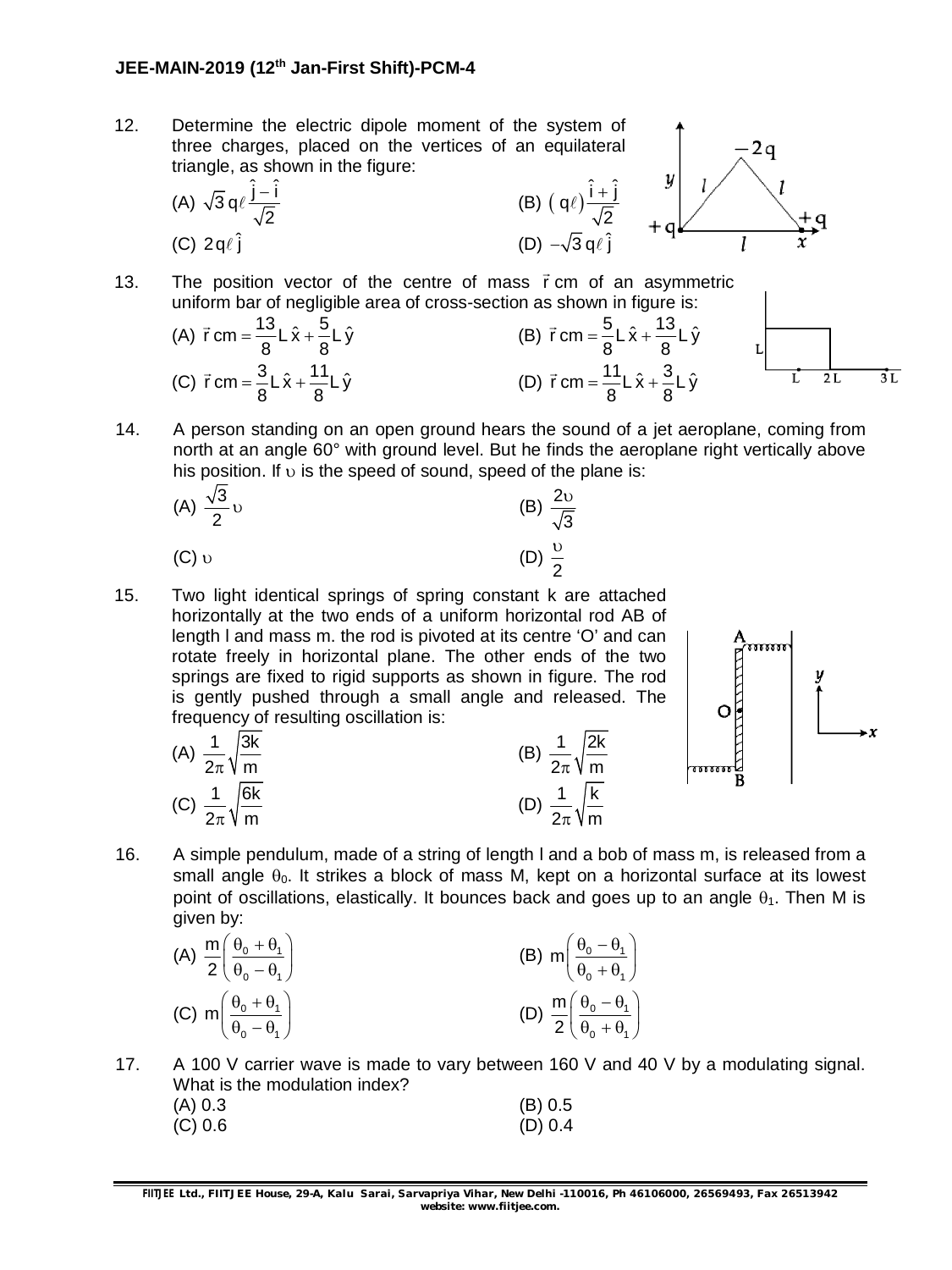18. A cylinder of radius R is surrounded by a cylindrical shell of inner radius R and outer radius 2R. The thermal conductivity of the material of the inner cylinder is  $K_1$  and that of the outer cylinder is  $K<sub>2</sub>$ . Assuming no loss of heat, the effective thermal conductivity of the system for heat flowing along the length of the cylinder is:

(A) 
$$
\frac{K_1 + K_2}{2}
$$
 (B)  $K_1 + K_2$   
(C)  $\frac{2K_1 + 3K_2}{5}$  (D)  $\frac{K_1 + 3K_2}{4}$ 

19. The least count of the main scale of a screw gauge is 1 mm. The minimum number of divisions on its circular scale required to measure  $5 \mu m$  diameter of a wire is:

- (A) 50 (B) 200 (B) 200 (C) 100  $(C)$  100
- 20. The output of the given logic circuit is:
	- (A)  $\overline{AB} + \overline{AB}$ (B)  $AB + \overline{AB}$
	- $(C)$   $\overline{AB}$
	-
	- $(D)$   $\overline{AB}$



21. As shown in the figure, two infinitely long, identical wires are bent by 90° and placed in such a way that the segments LP and QM are along the x-axis, while segments PS and QN are parallel to the y-axis. If  $OP = OQ = 4$  cm, and the magnitude of the magnetic field at O is  $10^{-4}$  T, and the two wires carry equal current (see figure), the magnitude of the current in each wire and the direction of the magnetic field at O will be ( $\mu_0 = 4\pi \times 10^{-7}$  NA<sup>-2</sup>):



(A) 20 A, perpendicular out of the page (B) 40 A, perpendicular out of the page

(C) 20 A, perpendicular into the page (D) 40 A, perpendicular into the page

22. A particle of mass m moves in a circular orbit in a central potential field  $U(r) = \frac{1}{2} k r^2$ . 2  $=\frac{1}{2}$ kr<sup>2</sup>. If

Bohr's quantization conditions are applied, radii of possible orbits and energy levels vary with quantum number n as:

- (A)  $r_n \propto \sqrt{n}$ ,  $E_n \propto n$  (B)  $r_n \propto \sqrt{n}$ ,  $E_n \propto \frac{1}{n}$ n  $\propto$   $\sqrt$ n, E $_{\textrm{n}}$   $\propto$   $\sim$ (C)  $r_n \propto n$ ,  $E_n \propto n$  $n \sim n$ ,  $n \sim n^2$ r<sub>n</sub>  $\propto$  n<sup>2</sup>, E<sub>n</sub>  $\propto \frac{1}{2}$ n  $\propto$  n<sup>2</sup>, E<sub>n</sub>  $\propto$
- 23. A proton and an  $\alpha$ -particle (with their masses in the ratio of 1 : 4 and charges in the ratio of 1:2 are accelerated from rest through a potential difference V. If a uniform magnetic field (B) is set up perpendicular to their velocities, the ratio of the radii  $r_p$ :  $r_\alpha$  of the circular paths described by them will be:

| (A) 1: $\sqrt{2}$ | (B) 1:2           |
|-------------------|-------------------|
| (C) 1:3           | (D) 1: $\sqrt{3}$ |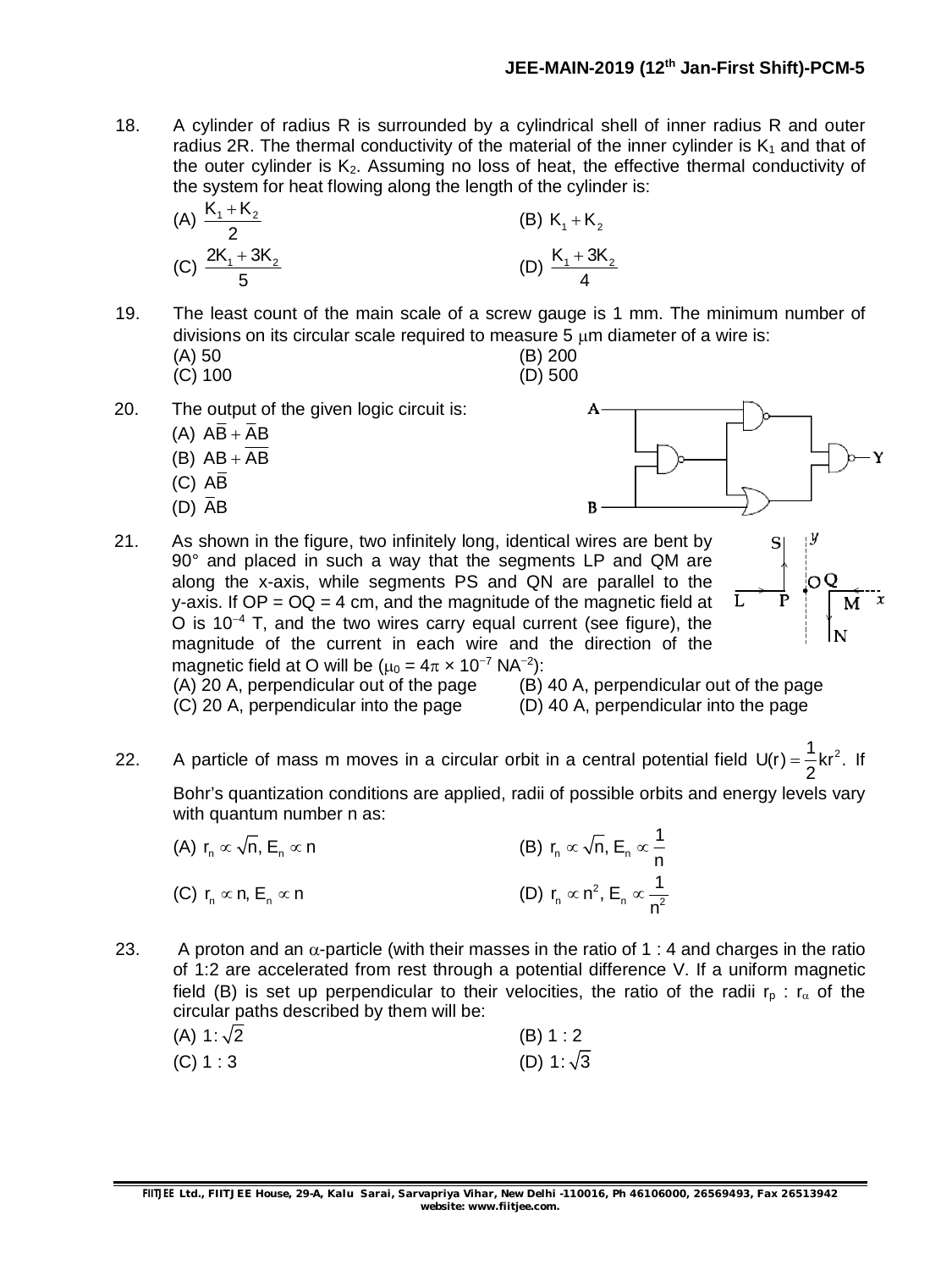### **JEE-MAIN-2019 (12 th Jan-First Shift)-PCM-6**

24. Let the moment of inertia of a hollow cylinder of length 30 cm (inner radius 10 cm and outer radius 20 cm), about its axis be I. The radius of a thin cylinder of the same mass such that its moment of inertia about its axis is also I, is:<br>(A) 12 cm (B) 16 cm  $(B)$  16 cm

| $(A)$ 12 cm | $(D)$ 10 $C$ $ID$ |
|-------------|-------------------|
| $(C)$ 14 cm | $(D)$ 18 cm       |

25. In the figure shown, a circuit contains two identical resistors with resistance R = 5  $\Omega$  and an inductance with L = 2 mH. An ideal battery of 15 V is connected in the circuit. What will be the current through the battery long after the switch is closed? (A) 5.5 A (B) 7.5 A (C) 3 A (D) 6 A



26. In the figure shown, after the switch 'S' is turned from position 'A' to position 'B', the energy dissipated in the circuit in terms of capacitance 'C' and total charge 'Q' is:



(A)

(C)

1  $Q^2$ 8 C

 $5 \mathrm{Q}^2$ 8 C



27. A satellite of mass M is in a circular orbit of radius R about the centre of the earth. A meteorite of the same mass, falling towards the earth collides with the satellite completely inelastically. The speeds of the satellite and the meteorite are the same, just before the collision. The subsequent motion of the combined body will be: (A) such that it escapes to infinity (B) in an elliptical orbit

(B)

(D)

 $3 \, \mathsf{Q}^2$ 8 C

 $3 \, \mathsf{Q}^2$ 4 C

 $(C)$  in the same circular orbit of radius R  $(D)$  in a circular orbit of a different radius

28. The galvanometer deflection, when key  $K_1$  is closed but  $K_2$  is open, equals  $\theta_0$  (see figure). On closing  $K_2$  also and adjusting  $R_2$  to 5  $\Omega$ , the deflection in galvanometer becomes  $\frac{0}{\cdot}$  . 5  $\frac{\theta_0}{5}$ . The resistance of the galvanometer is, then, given by [Neglect the internal resistance of battery]:

> (A)  $5 \Omega$  (B) 22  $\Omega$ (C) 25  $\Omega$  (D) 12  $\Omega$



29. A particle A of mass 'm' and charge 'q' is accelerated by a potential difference of 50 V. Another particle B of mass '4 m' and charge 'q' is accelerated by a potential difference of

2500 V. The ratio of de-Broglie wavelength  $\frac{\lambda_A}{\lambda_B}$ is close to:

|             | ັ | /∿ <sub>R</sub> |
|-------------|---|-----------------|
| $(A)$ 10.00 |   | (B) 0.07        |
| $(C)$ 14.14 |   | $(D)$ 4.47      |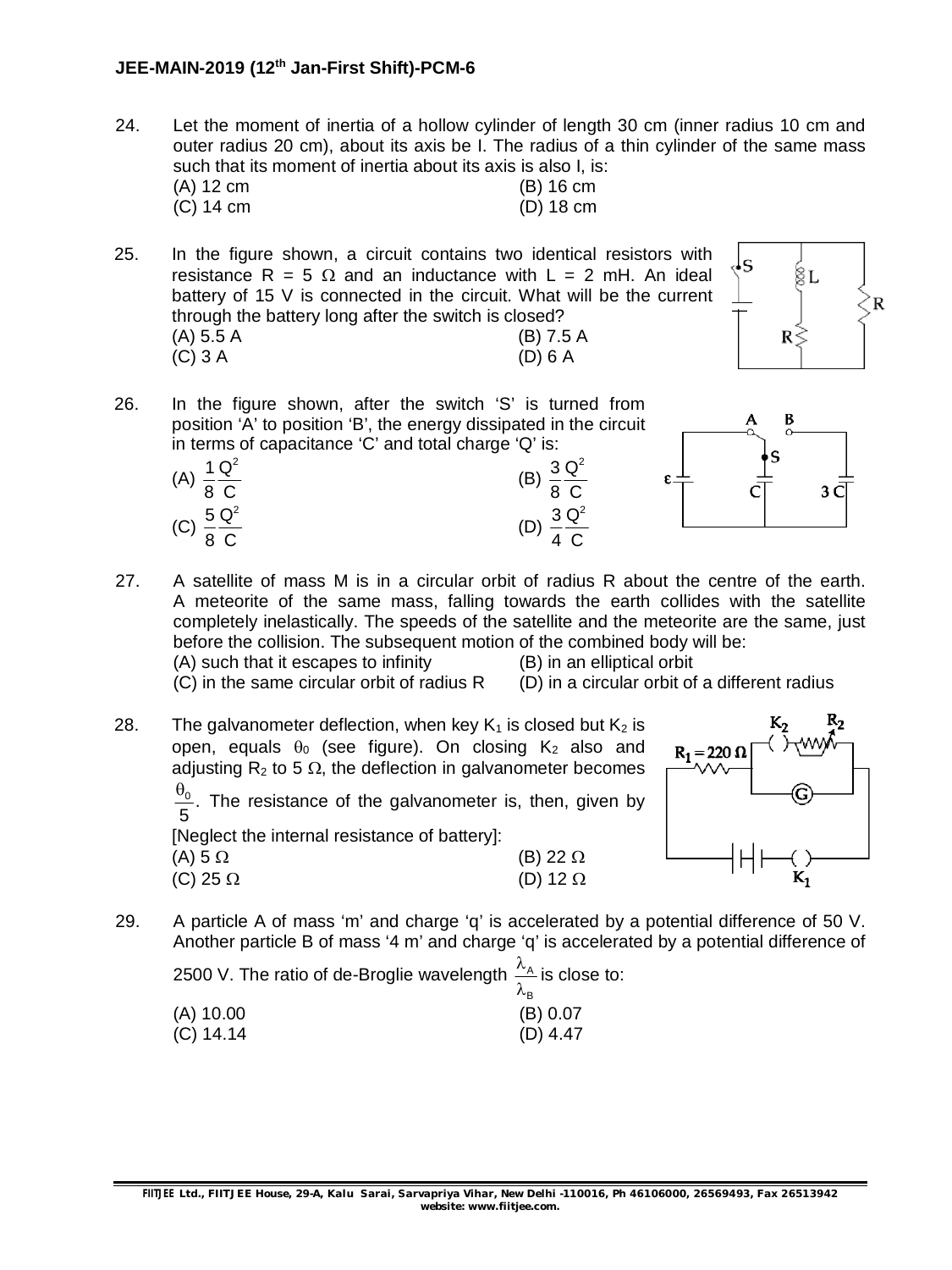30. There is a uniform spherically symmetric surface charge density at a distance  $R_0$  from the origin. The charge distribution is initially at rest and starts expanding because of mutual repulsion. The figure that represents best the speed  $V(R(t))$  of the distribution as a function of its instantaneous radius  $R(t)$  is:<br>(A)  $V(R(t))$  (B)

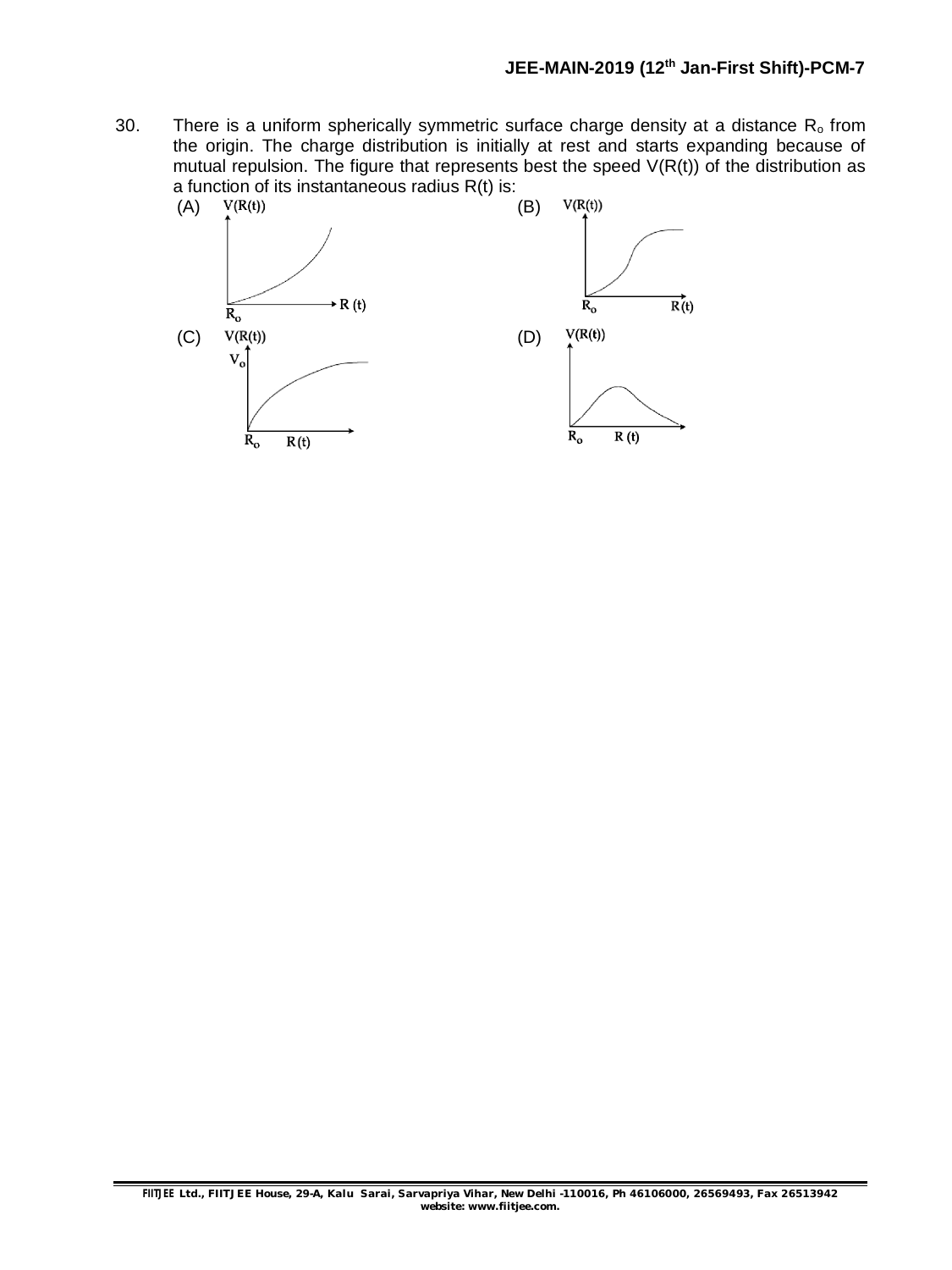# **PART –B (CHEMISTRY)**

| 31. | In the Hall-heroult process, aluminium is formed at the cathode. The cathode is made<br>out of                                                                                                                                 |                                                                                                                                                                                                                                                                      |  |
|-----|--------------------------------------------------------------------------------------------------------------------------------------------------------------------------------------------------------------------------------|----------------------------------------------------------------------------------------------------------------------------------------------------------------------------------------------------------------------------------------------------------------------|--|
|     | (A) Pure Aluminium<br>(C) Copper                                                                                                                                                                                               | (B) Carbon<br>(D) Platinum                                                                                                                                                                                                                                           |  |
| 32. | The correct order for acid strength of compounds:<br>$CH \equiv CH$ , $CH_3 - C \equiv CH$ , $CH_2 = CH_2$<br>is as follows:                                                                                                   | (A) $CH \equiv CH > CH_2 = CH_2 > CH_3 - C \equiv CH$ (B) $CH_3 - C \equiv CH > CH \equiv CH > CH_2 = CH_2$<br>(C) CH <sub>3</sub> – C = CH > CH <sub>2</sub> = CH <sub>2</sub> > HC = CH (D) HC = CH > CH <sub>3</sub> – C = CH > CH <sub>2</sub> = CH <sub>2</sub> |  |
| 33. | equilibrium, constant(K) for the aforesaid chemical reaction is<br>$(A)$ 4<br>(C) 1/4                                                                                                                                          | In a chemical reaction $A + 2B \rightleftharpoons 2C + D$ , the initial concentration of B was 1.5 times<br>of A but the equilibrium concentrations of A and B were found to be equal. The<br>(B) 16<br>$(D)$ 1                                                      |  |
| 34. | Given<br>CO <sub>2</sub><br>H <sub>2</sub><br>CH <sub>4</sub><br>SO <sub>2</sub><br>Gas:<br>33<br>190<br>304<br>630<br>Critical:<br>Temp/K<br>on a definite amount of charcoal<br>$(A)$ SO <sub>2</sub><br>(C) CO <sub>2</sub> | On the basis of data given, predict which of the following gases shows least adsorption<br>$(B)$ CH <sub>4</sub><br>$(D)$ H <sub>2</sub>                                                                                                                             |  |
| 35. | $Mn2(CO)10$ is an organometalic compound due to the presence of<br>$(A)$ Mn $- C$ bond<br>$(C)$ Mn $-$ O bond                                                                                                                  | (B) Mn – Mn bond<br>$(D)$ C – O bond                                                                                                                                                                                                                                 |  |
| 36. | The major product of the following reaction is:<br>CN<br>(i) DIBAL-H<br>(ii) $H_3O^+$<br>Ő                                                                                                                                     |                                                                                                                                                                                                                                                                      |  |
|     | CHO<br>(A)<br>СHO                                                                                                                                                                                                              | $CH = NH$<br>(B)<br>OН<br>OH<br>CHO                                                                                                                                                                                                                                  |  |
|     | (C)<br>OH<br>CHO                                                                                                                                                                                                               | (D)                                                                                                                                                                                                                                                                  |  |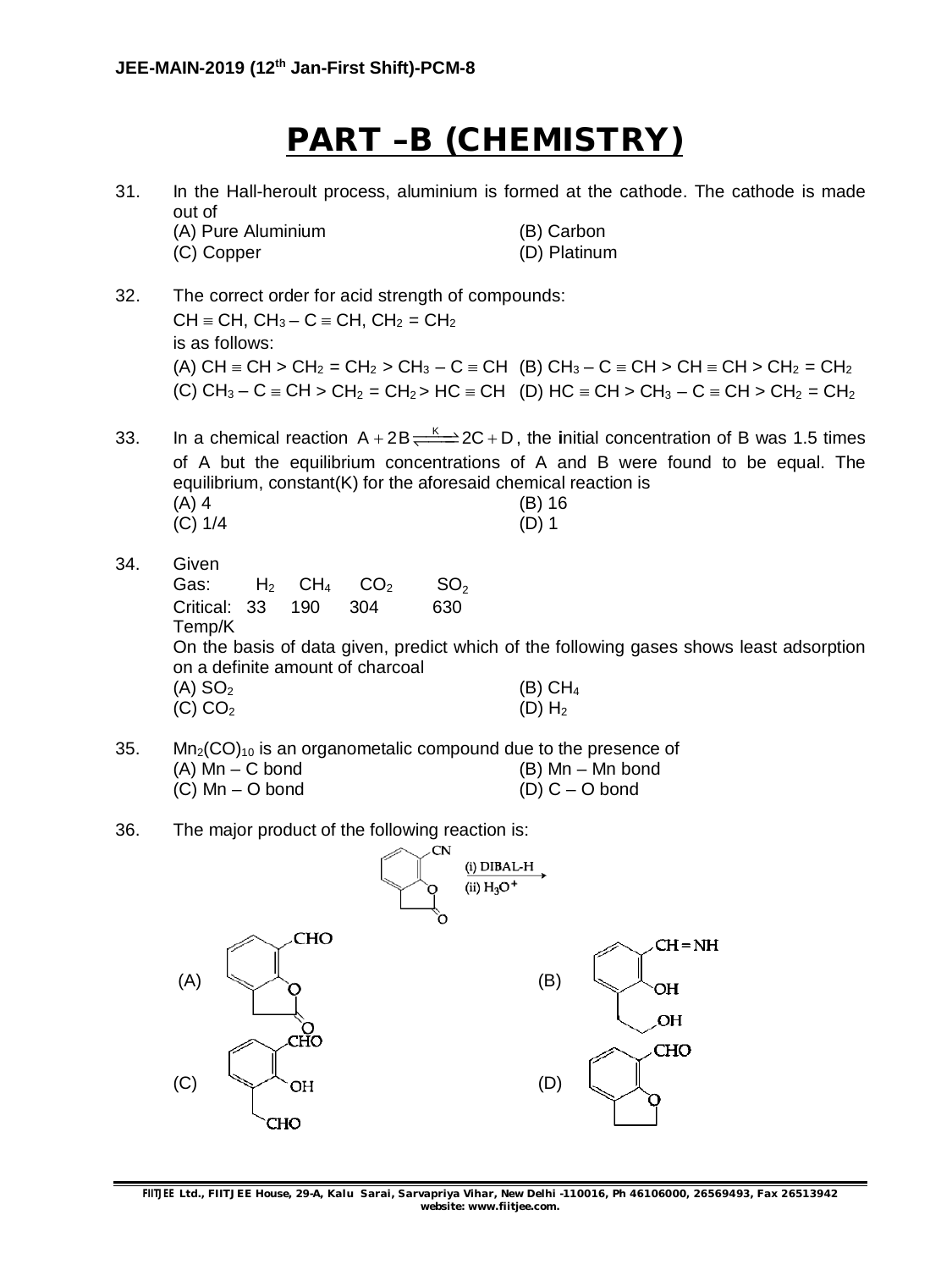37. A metal on combustion in excess air forms X, X upon hydrolysis with water yields  $H_2O_2$ and O<sub>2</sub> along with another product. The metal is:<br>(A) N<sub>2</sub>

| (A) Na   | $(B)$ Rb |
|----------|----------|
| $(C)$ Mg | $(D)$ Li |

38. The molecules that has minimum/no role in the formation of photochemical smog is:

- (A)  $N_2$  (B)  $CH_2 = O$  $(C)$  O<sub>3</sub> (D) NO
- 39. The pair of metal ions that can give a spin-only magnetic moment of 3.9 BM for the complex  $[M(H_2O)_6]Cl_2$  is (A)  $V^{2+}$  and  $Co^{2+}$  (B)  $V^{2+}$  and Fe<sup>2+</sup> (C)  $Co^{2+}$  and Fe<sup>2+</sup> (D)  $Cr^{2+}$  and Mn<sup>2</sup> (D)  $Cr^{2+}$  and Mn<sup>2+</sup>
- 40. For a disatomic ideal gas in a closed system, which of the following plots does not correctly describe the relation between various thermodynamic quantities?



- 41. Among the following compounds most basic amino acid is (A) Asparagine (B) Lysine (B) Lysine (C) Serine (C) Serine (B) Lysine (B) Histidir  $(D)$  Histidine
- 42. The increasing order of reactivity of the following compounds towards reaction with alkyl halide directly is:



**FIITJEE** *Ltd., FIITJEE House, 29-A, Kalu Sarai, Sarvapriya Vihar, New Delhi -110016, Ph 46106000, 26569493, Fax 26513942 website: [www.fiitjee.com.](http://www.fiitjee.com.)*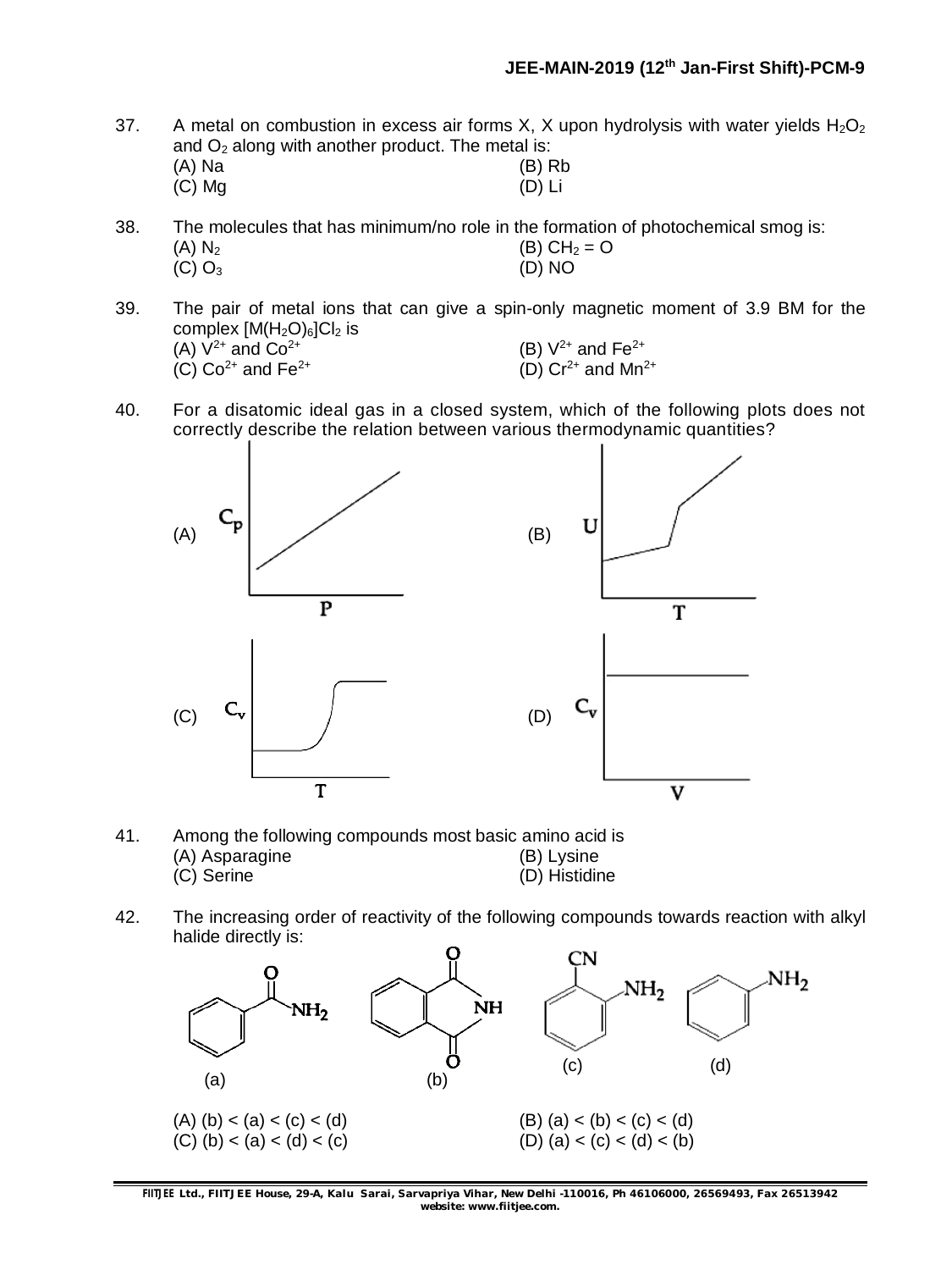43. Which of the following has lowest freezing point?



44. 50 mL of 0.5 M oxalic acid is needed to neutralize 25 ml of sodium hydroxide solution. The amount of NaOH in 50 mL of the given sodium hydroxide solution is  $(A)$  40 g (B) 10 g (C) 20 g (D) 80 g

45. The volume of gas A has is twice than that of gas B. The compressibility factor of gas A is thrice that that of gas B at same temperature. The pressure of gases for equal per moles are (A)  $3P_A = 2P_B$  (B)  $2P_A = 3P_B$ 

| (C) $P_A = 3 P_B$                                               |  | (D) $P_A = 2P_B$ |  |
|-----------------------------------------------------------------|--|------------------|--|
| The housiness of water seminate the terms of conjunicate of OsC |  |                  |  |

46. The hardness of water sample (in terms of equivalents of CaCO<sub>3</sub>) containing  $10^{-3}$  M CaSO<sup>4</sup> is (molar mass of  $CaSO<sub>4</sub> = 136$  g mol<sup>-1</sup>) (A) 10 ppm (B) 50 ppm (C) 90 ppm (D) 100 ppm

47.

OH  $CH_3-CH_2-C-CH_3$  can not be prepared by: Ph (A)  $CH_3CH_2COCH_3 + PhMqX$  (B)  $PhCOCH_2CH_3 + CH_3MqX$ (C)  $PhCOCH_3 + CH_3CH_2MgX$  (D)  $HCHO + PhCH(CH_3)CH_2MgX$ 48. Freezing point of a 4% aqueous solution of X is equal to freezing point of 12% aqueous solution of Y. If molecular weight of X is A then molecular weight of Y is (A) 3A (B) 2A

49. The metal d-orbital that can directly facing the ligands in  $K_3[Co(CN)_6]$  are (A)  $d_{xy}$  and  $d_{x^2-y^2}$  $(B)$   $d_{x^2-y^2}$  and  $d_{z^2}$ (C)  $\mathsf{d}_{\mathsf{x}\mathsf{z}}, \mathsf{d}_{\mathsf{y}\mathsf{z}}$  and  $\mathsf{d}_{\mathsf{z}^2}$ (D)  $d_{xy}$ ,  $d_{xz}$  and  $d_{yz}$ 

(C) A (D) 4A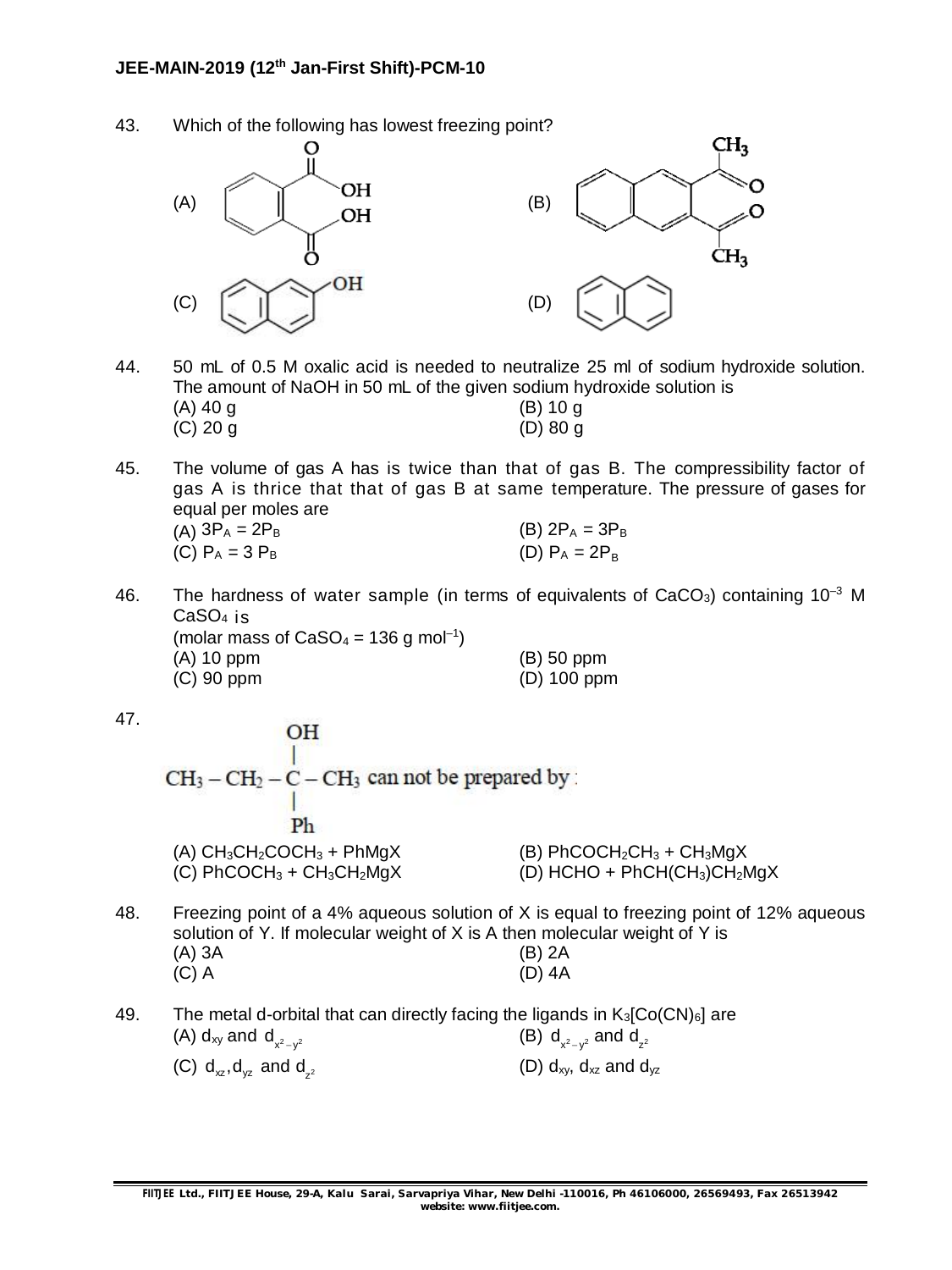dE

- 50. Decomposition of X exhibits a rate constant for 0.05  $\mu$ g/year. How many years are required for the decomposition of 5  $\mu$ g of X into 2.5  $\mu$ g?
	- (A) 50 (B) 25 (C) 20 (D) 40
- 51. The standard electrode potential E– and its temperature coefficient dT for a cell are 2 V and -5  $\times$ 10<sup>-4</sup> VK<sup>-1</sup> at 300 K respectively. The cell reaction is :

 $Zn(s) + Cu^{2+}(aq) \rightleftharpoons Zn^{2+}(aq) + Cu(s)$ Standard reaction enthalpy  $(\Delta_f H^-)$ ....... (A) -412.8 (B) -384.0 (C) 1920 (D) 206.4 kJ

52. The major product of the following reaction is



- 53. The element with  $Z = 120$ (not yet discovered) will be an/a (A) Inner transition metal (B) Alkaline earth metal (C) Alkali metal (D) Transition metal
- 54. In the following reaction  $A$ ldehyde + Alcohol  $\xrightarrow{HC}$  Acetal Aldehyde Alcohol HCHO <sup>t</sup>BuOH CH3CHO MeOH The best combination is  $(A)$  CH<sub>3</sub>CHO and  $BuOH$  (B) HCHO and MeOH  $(C)$  CH<sub>3</sub>CHO and MeOH  $(D)$  HCHO and  $t$ BuOH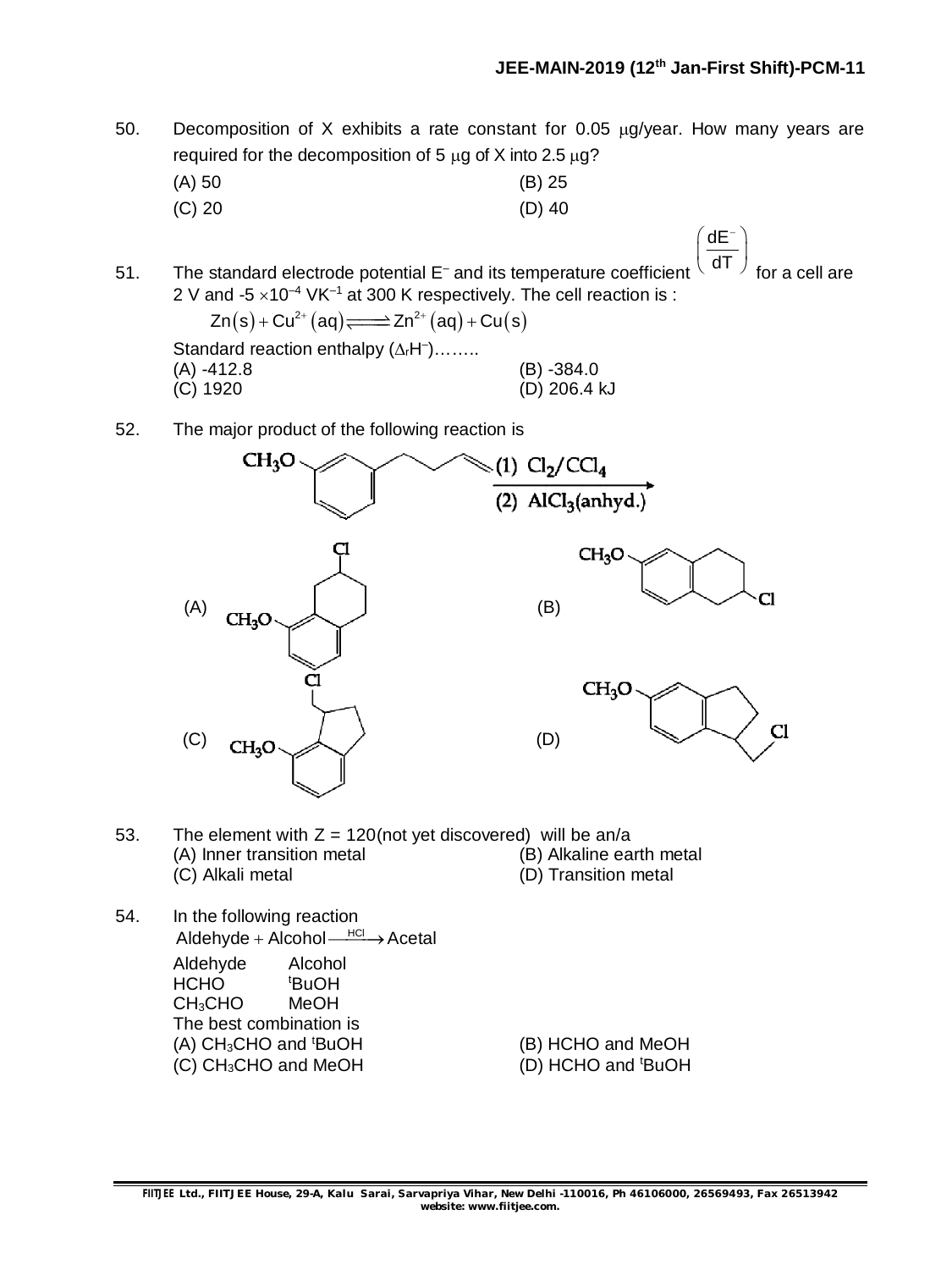### **JEE-MAIN-2019 (12 th Jan-First Shift)-PCM-12**

- 55. Two solids dissociate as follows  $A(s)$  $\Longrightarrow$ B $(g)$ +C $(g)$ ;K $_{p_{1}}$  = x atm<sup>2</sup>  $\mathsf{D}(\mathsf{s})\!\!\!\!\!\Longrightarrow\!\!\mathsf{C}(\mathsf{g})\!+\!\mathsf{E}(\mathsf{g})\text{;K}_{_{\mathsf{p}_2}}\text{ = y atm}^2$ The total pressure when both the solids dissociate simultaneously is (A)  $\sqrt{x+y}$  atm (B)  $2(\sqrt{x+y})$  atm (C)  $(x + y)$  atm (D)  $x^2 + y^2$  atm
- 56. In the following reactions, products A and B are:

$$
\begin{array}{ccc}\n & 0 & \\
 \downarrow & \\
 H_3C & H_3C & CH_3 & \\
 \downarrow & \searrow & \\
 [A] & \xrightarrow{\quad H_3O^+} \\
 & \searrow & \\
 (B) & & \n\end{array} \quad H \xrightarrow{\quad \text{dil NaOH} \quad} [A]
$$



- 57. What is the work function of the metal if the light of wavelength 4000  $\stackrel{\circ}{\mathsf{A}}$  generates photoelectrons of velocity 6  $\times$  10<sup>5</sup> ms<sup>-1</sup> from it? Mass of electron =  $9 \times 10^{-31}$  kg Velocity of light =  $3 \times 10^8$  ms<sup>-1</sup> Planck's constant =  $6.626 \times 10^{-34}$  Js Charge of electron =  $1.6 \times 10^{-19}$  JeV<sup>-1</sup>) (A) 0.9 eV (B) 3.1 eV (C) 2.1 eV (D) 4.0 eV
- 58. Iodine reacts with concentrated  $HNO<sub>3</sub>$  to yield along with other products. The oxidation state of iodine in Y is  $(A)$  5  $(A) 5$  (B) 7  $(C)$  3 (D) 1
- 59. Poly  $\beta$ -hydroxybutyrate-co- $\beta$ -hydroxyvalerate(PHBV) is a copolymer of \_\_\_\_\_\_\_
	- (A) 3-hydroxybutanoic acid and 4-hydroxypentanoic acid
	- (B) 2-hydroxybutanoic acid and 3-hydroxypentanoic acid
	- (C) 3-hydroxybutanoic acid and 2-hydroxypentanoic acid
	- (D) 3-hydroxy butanoic acid and 3-hydroxypentanoic acid
- 60. Water sample with BOD vales of 4 ppm and 18 ppm respectively are
	-
	- (A) Clean and clean (B) Highly polluted and clean
	-
	- (C) Clean and highly polluted (D) Highly polluted and highly polluted.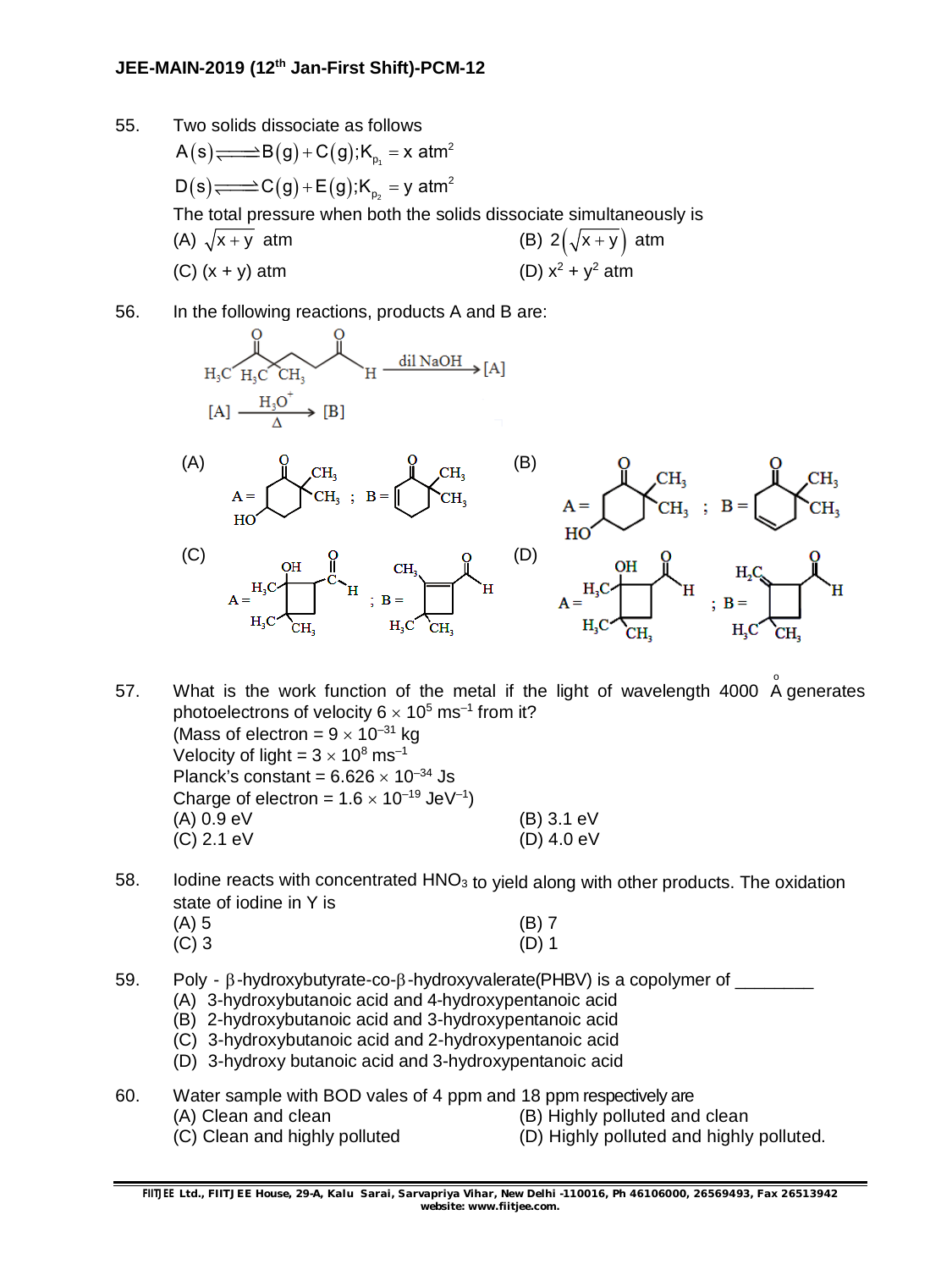# **PART–C (MATHEMATICS)**

61. An ordered pair  $(\alpha, \beta)$  for which the system of linear equations  $(1 + \alpha)x + \beta y + z = 2$ 

> $\alpha x + (1 + \beta)y + z = 3$  $\alpha x + \beta y + 2z = 2$ has a unique solution, is:  $(A)$   $(2, 4)$   $(B)$   $(-3, 1)$ (C)  $(-4, 2)$  (D)  $(1, -3)$

62. The product of three consecutive terms of a G.P. is 512. If 4 is added to each of the first and the second of these terms, the three terms now form an A.P. Then the sum of the original three terms of the given G.P. is:

| $(A)$ 36 | $(B)$ 32 |
|----------|----------|
| (C) 24   | $(D)$ 28 |

- 63. The Boolean expression  $((p \wedge q) \vee (p \vee q)) \wedge (\sim p \wedge \sim q)$  is equivalent to: (A)  $p \wedge q$  (B)  $p \wedge (\sim q)$ (C)  $(\sim p) \land (\sim q)$  (D)  $p \lor (\sim q)$
- 64. Consider three boxes, each containing 10 balls labelled 1, 2, ….., 10. Suppose one ball is randomly drawn from each of the boxes. Denote by  $n_i$ , the label of the ball drawn from the i<sup>th</sup> box, (i = 1, 2, 3). Then, the number of ways in which the balls can be chosen such that  $n_1 < n_2 < n_3$  is: (A) 120 (B) 82 (C) 240 (D) 164
- 65. A tetrahedron has vertices  $P(1, 2, 1)$ ,  $Q(2, 1, 3)$ ,  $R(-1, 1, 2)$  and  $O(0, 0, 0)$ . The angle between the faces OPQ and PQR is:

| (A) $\cos^{-1}\left(\frac{17}{31}\right)$   | (B) $\cos^{-1} \left( \frac{19}{35} \right)$ |
|---------------------------------------------|----------------------------------------------|
| (C) $\cos^{-1} \left( \frac{9}{35} \right)$ | (D) $\cos^{-1}\left(\frac{7}{31}\right)$     |

66. The maximum area (in sq. units) of a rectangle having its base on the x-axis and its other two vertices on the parabola,  $y = 12 - x^2$  such that the rectangle lies inside the parabola, is:

| (A) 36   | (B) $20\sqrt{2}$ |
|----------|------------------|
| $(C)$ 32 | (D) $18\sqrt{3}$ |

67. If the straight line,  $2x - 3y + 17 = 0$  is perpendicular to the line passing through the points (7, 17) and (15,  $\beta$ ), then  $\beta$  equals:

| (A) $\frac{35}{3}$  | $(B) -5$ |
|---------------------|----------|
| (C) $-\frac{35}{3}$ | $(D)$ 5  |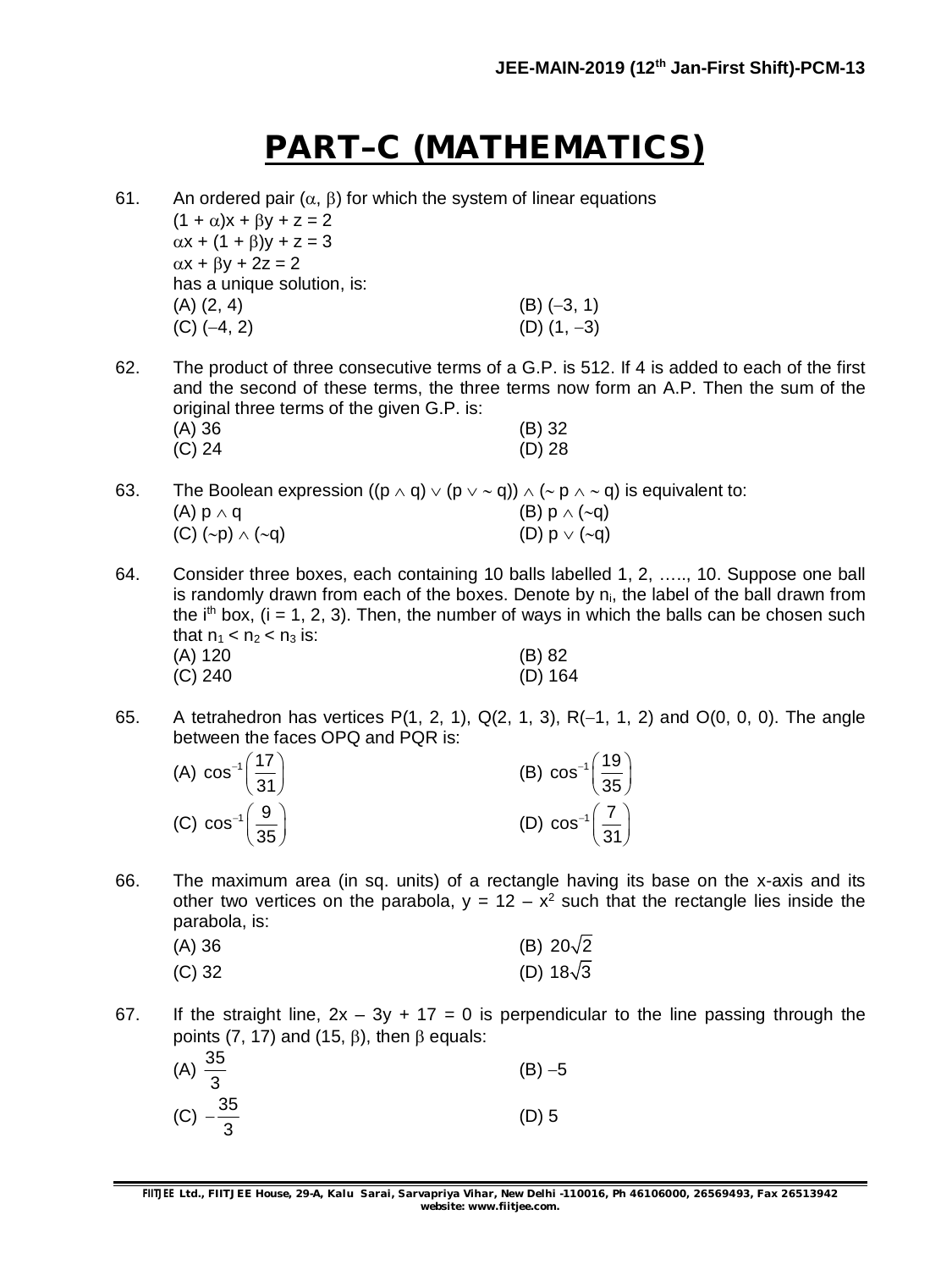- 68. The sum of the distinct real values of  $\mu$ , for which the vectors,  $\mu \hat{i} + \hat{j} + \hat{k}$ ,  $\hat{i} + \mu \hat{j} + \hat{k}$ ,  $\hat{i} + \hat{j} + \mu \hat{k}$  are co-planar, is: (A)  $-1$  (B) 0<br>(C) 1 (D) 2  $(C)$  1 (D) 2
- 69. Let P(4, -4) and Q(9, 6) be two points on the parabola,  $y^2 = 4x$  and let X be any point on the arc POQ of this parabola, where O is the vertex of this parabola, such that the area of  $\triangle$ PXQ is maximum. Then this maximum Area (in sq. units) is:
- (A)  $\frac{75}{9}$ 2 (B)  $\frac{125}{4}$ 4  $(C) \frac{625}{4}$ 4 (D)  $\frac{125}{2}$ 2 70. Let 1 0 0  $P = | 3 \t1 \t0$ 9 3 1  $\begin{bmatrix} 1 & 0 & 0 \end{bmatrix}$  $= 3 \cdot 1 \cdot 0$  $\begin{bmatrix} 9 & 3 & 1 \end{bmatrix}$ and  $Q = [q_{ij}]$  be two 3 x 3 matrices such that  $Q - P^5 = I_3$ . Then

$$
\frac{q_{21} + q_{31}}{q_{32}}
$$
 is equal to:  
\n(A) 10  
\n(B) 135  
\n(C) 15  
\n(D) 9

71. Let y = y(x) be the solution of the differential equation,  $x \frac{dy}{dx} + y = x \log_e x, (x > 1)$ . dx  $+ y = x \log_e x, (x > 1)$ . If 2y(2)  $=$  log<sub>e</sub> 4 – 1, then y(e) is equal to:

- $(A) \frac{e}{a}$ 2  $-\frac{6}{3}$  (B)  $e^2$ 2  $\overline{a}$  $(C) \frac{e}{2}$ 4 (D)  $e^2$ 4
- 72. The area (in sq. units) of the region bounded by the parabola,  $y = x^2 + 2$  and the lines, y  $x = x + 1$ ,  $x = 0$  and  $x = 3$ , is:

| (A) $\frac{15}{4}$ | (B) $\frac{21}{2}$ |
|--------------------|--------------------|
| (C) $\frac{17}{4}$ | (D) $\frac{15}{2}$ |

73. In a random experiment, a fair die is rolled until two fours are obtained in succession. The probability that the experiment will end in the fifth throw of the die is equal to:

| (A) $\frac{200}{6^5}$ | (B) $\frac{150}{6^5}$ |
|-----------------------|-----------------------|
| (C) $\frac{225}{6^5}$ | (D) $\frac{175}{6^5}$ |

74. Let C<sub>1</sub> and C<sub>2</sub> be the centres of the circles  $x^2 + y^2 - 2x - 2y - 2 = 0$  and  $x^2 + y^2 - 6x - 1$ 6y+14 =0 respectively. If P and Q are the points of intersection of these circles, then the area (in sq. units) of the quadrilateral  $PC<sub>1</sub>QC<sub>2</sub>$  is: (A) 8 (B) 6 (C) 9 (D) 4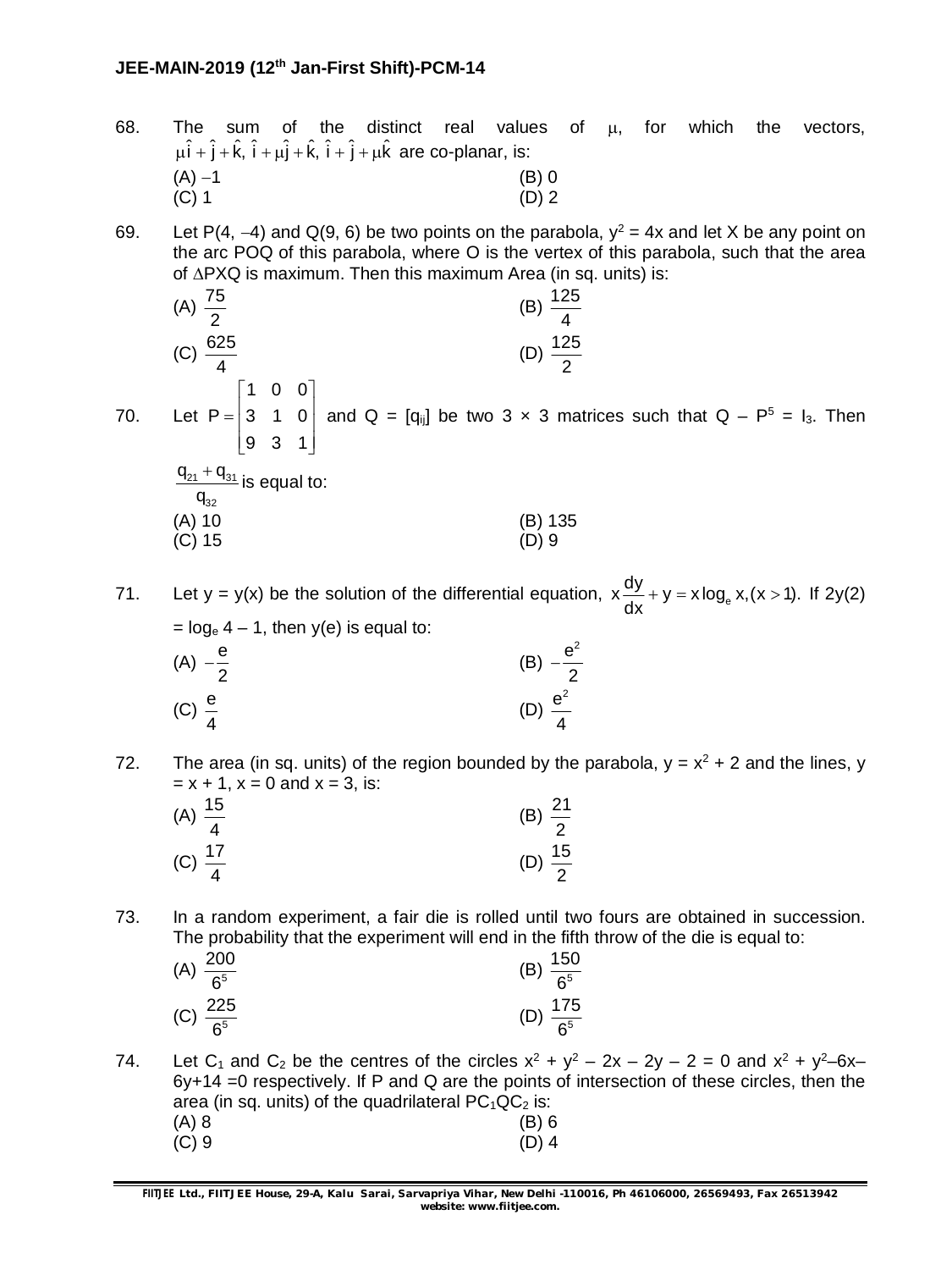75. The maximum value of  $3\cos\theta + 5\sin\theta$ 6  $\theta$  + 5 sin $\left(\theta - \frac{\pi}{6}\right)$  for any real value of  $\theta$  is: (A)  $\sqrt{19}$  (B)  $\frac{\sqrt{79}}{2}$ 2 (C)  $\sqrt{34}$  (D)  $\sqrt{31}$ 76. Considering only the principal values of inverse functions, the set  $A = \{x \ge 0 : \tan^{-1}(2x) + \tan^{-1}(3x)\}$ 4  $=\left\{x\geq 0:\tan^{-1}(2x)+\tan^{-1}(3x)=\frac{\pi}{4}\right\}$ (A) contains two elements (B) contains more than two elements (C) is a singleton (D) is an empty set 77. If  $\lambda$  be the ratio of the roots of the quadratic equation in x,  $3m^2x^2 + m(m-4)x + 2 = 0$ , then the least value of m for which  $\lambda + \frac{1}{\lambda} = 1$ , λ is: (A)  $2-\sqrt{3}$  (B)  $4-3\sqrt{2}$ (C)  $-2+\sqrt{2}$  (D)  $4-2\sqrt{3}$ 78. If a variable line,  $3x + 4y - \lambda = 0$  is such that the two circles  $x^2 + y^2 - 2x - 2y + 1 = 0$  and  $x^2 + y^2 - 18x - 2y + 78 = 0$  are on its opposite sides, then the set of all values of  $\lambda$  is the interval: (A) (2, 17) (B) [13, 23] (C) [12, 21] (D) (23, 31) 79. For x > 1, if  $(2x)^{2y} = 4e^{2x-2y}$ , then  $(1 + \log_e 2x)^2$ 1 +  $\log_e 2x$ <sup>2</sup>  $\frac{dy}{dx}$ dx +  $log_e 2x$ )<sup>2</sup>  $\frac{dy}{dx}$  is equal to: (A)  $\frac{x \log_e 2x - \log_e 2}{x}$ x -(B)  $\log_{\rm e} 2{\mathsf x}$ (C)  $\frac{x \log_e 2x + \log_e 2}{x}$ x  $^{+}$ (D) xlog<sub>e</sub> 2x 80. The integral <sup>e</sup> cos log x dx is equal to: (where C is a constant of integration) (A)  $\frac{x}{2} \left[ sin(log_e x) - cos(log_e x) \right] + C$  $\frac{1}{2}$  sin(log<sub>e</sub> x) – cos(log<sub>e</sub> x)  $\rfloor$  + C  $\qquad$  (B) x  $\lfloor \cos(\log_e x) + \sin(\log_e x) \rfloor + C$  $(C)$   $\frac{x}{2}$   $\left[\cos(\log_e x) + \sin(\log_e x)\right] + C$  $\frac{1}{2}$   $\lfloor \cos(\log_{e} x) + \sin(\log_{e} x) \rfloor + C$  (D)  $x \lfloor \cos(\log_{e} x) - \sin(\log_{e} x) \rfloor + C$ 81. A ratio of the  $5<sup>th</sup>$  term from the beginning to the  $5<sup>th</sup>$  term from the end in the binomial expansion of  $\left(2^{1/3}+\frac{1}{\sqrt{1}}\right)$  is:

(A) 
$$
1:2(6)^{\frac{1}{3}}
$$
  
\n(B)  $1:4(16)^{\frac{1}{3}}$   
\n(C)  $4(36)^{\frac{1}{3}}:1$   
\n(D)  $2(36)^{\frac{1}{3}}:1$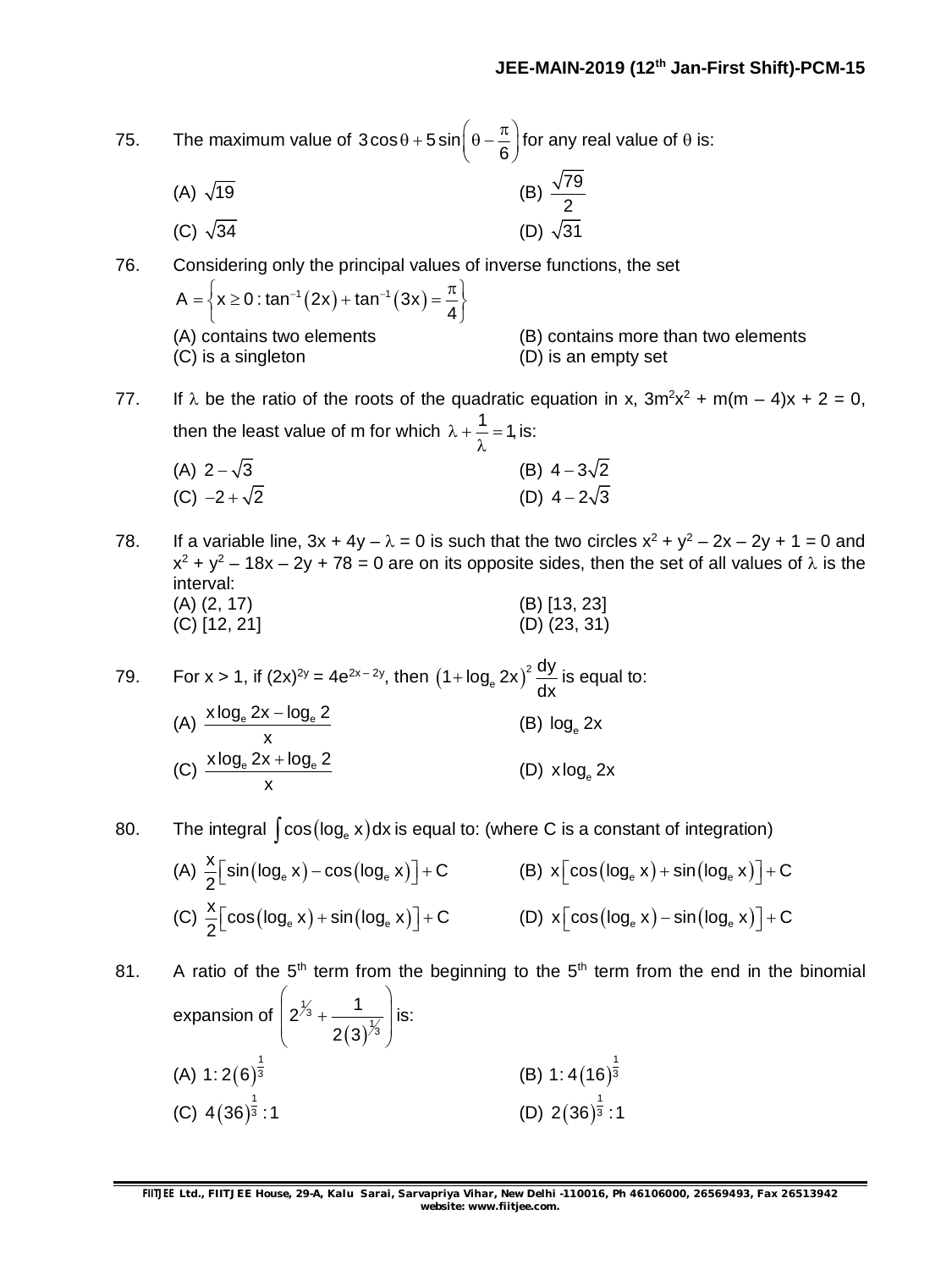- 82. Let  $S_k = \frac{1+2+3+....+k}{k}$ . k  $=\frac{1+2+3+....+k}{k}$ . If  $S_1^2 + S_2^2 + ...... + S_{10}^2$  $S_1^2 + S_2^2 + \dots + S_{10}^2 = \frac{5}{12} A$ , 12  $t + S_2^2 + \dots + S_{10}^2 = \frac{S_2}{100}$  A, then A equal to: (A) 283 (B) 301 (C) 303 (D) 156
- 83. The perpendicular distance from the origin to the plane containing the two lines,  $x + 2$   $y - 2$   $z + 5$ 3 5 7  $\frac{+2}{2} = \frac{y-2}{z} = \frac{z+5}{z}$  and  $\frac{x-1}{z} = \frac{y-4}{z} = \frac{z+4}{z}$ , 1 4 7  $\frac{-1}{1} = \frac{y-4}{1} = \frac{z+4}{7}$ , is: (A)  $11\sqrt{6}$ (B)  $\frac{11}{\sqrt{6}}$ (C) 11 (D)  $6\sqrt{11}$
- 84. If the sum of the deviations of 50 observations from 30 is 50, then the mean of these observations is:
	- (A) 30 (B) 51 (C) 50 (D) 31
- 85. Let S be the set of all points in  $(-\pi, \pi)$  at which the function,  $f(x) = min$  {sinx, cosx} is non-differentiable. Then S is a subset of which of the following?

| (A) $\left\{-\frac{\pi}{4}, 0, \frac{\pi}{4}\right\}$ |                                                                                |  | (B) $\left\{-\frac{3\pi}{4},-\frac{\pi}{4},\frac{3\pi}{4},\frac{\pi}{4}\right\}$    |
|-------------------------------------------------------|--------------------------------------------------------------------------------|--|-------------------------------------------------------------------------------------|
|                                                       | (C) $\left\{-\frac{\pi}{2},-\frac{\pi}{4},\frac{\pi}{4},\frac{\pi}{2}\right\}$ |  | (D) $\left\{-\frac{3\pi}{4}, -\frac{\pi}{2}, \frac{\pi}{2}, \frac{3\pi}{4}\right\}$ |

86. Let f and g be continuous functions on [0, a] such that  $f(x) = f(a - x)$  and  $g(x) + g(a - x) = f(a - x)$ 4, then a  $\int f(x)g(x)dx$  is equal to:

| (A) $4\int f(x)dx$ | (B) $\int f(x) dx$    |
|--------------------|-----------------------|
| (C) $2\int f(x)dx$ | $(D) -3 \int f(x) dx$ |

87.  $(x + \frac{\pi}{4})$ 3  $x \rightarrow \pi/4$  $\lim_{x \to 0} \frac{\cot^3 x - \tan x}{\sqrt{2}}$  $\rightarrow$ <sup>π</sup>/<sub>4</sub> cos (x +  $\frac{\pi}{4}$ - $+\frac{\pi}{2}$ is: (A) 4 (B)  $4\sqrt{2}$ (C)  $8\sqrt{2}$  (D) 8

88. If  $\frac{z}{z}$ z  $-\alpha$  $+\alpha$  $(\alpha \in \mathsf{R})$  is a purely imaginary number and  $|z| = 2$ , then a value of  $\alpha$  is:  $(A) 2$  (B) 1 (C)  $\frac{1}{2}$ 2 (D)  $\sqrt{2}$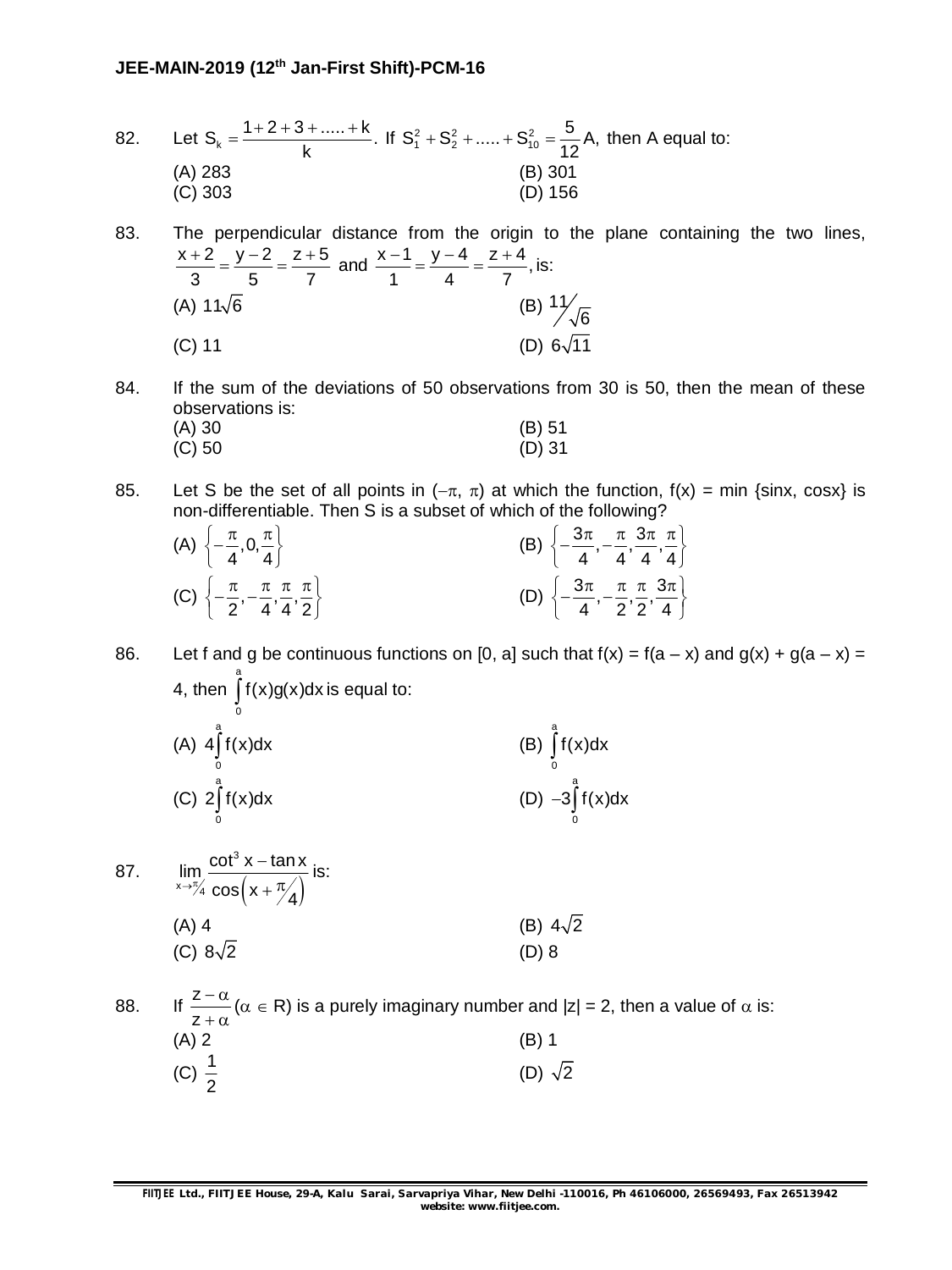- 89. Let  $S = \{1, 2, 3, \ldots, 100\}$ . The number of non-empty subsets A of S such that the product of elements in A is even is:<br>(A)  $2^{100} - 1$ (A)  $2^{100} - 1$  (B)  $2^{50} (2^{50} - 1)$ (C)  $2^{50} - 1$  (D)  $2^{50} + 1$
- 90. If the vertices of a hyperbola be at  $(-2, 0)$  and  $(2, 0)$  and one of its foci be at  $(-3, 0)$ , then which one of the following points does not lie on this hyperbola?

(A)  $\left(-6, 2\sqrt{10}\right)$  (B)  $\left(2\sqrt{6}, 5\right)$ (C)  $(4,\sqrt{15})$  (D)  $(6,5\sqrt{2})$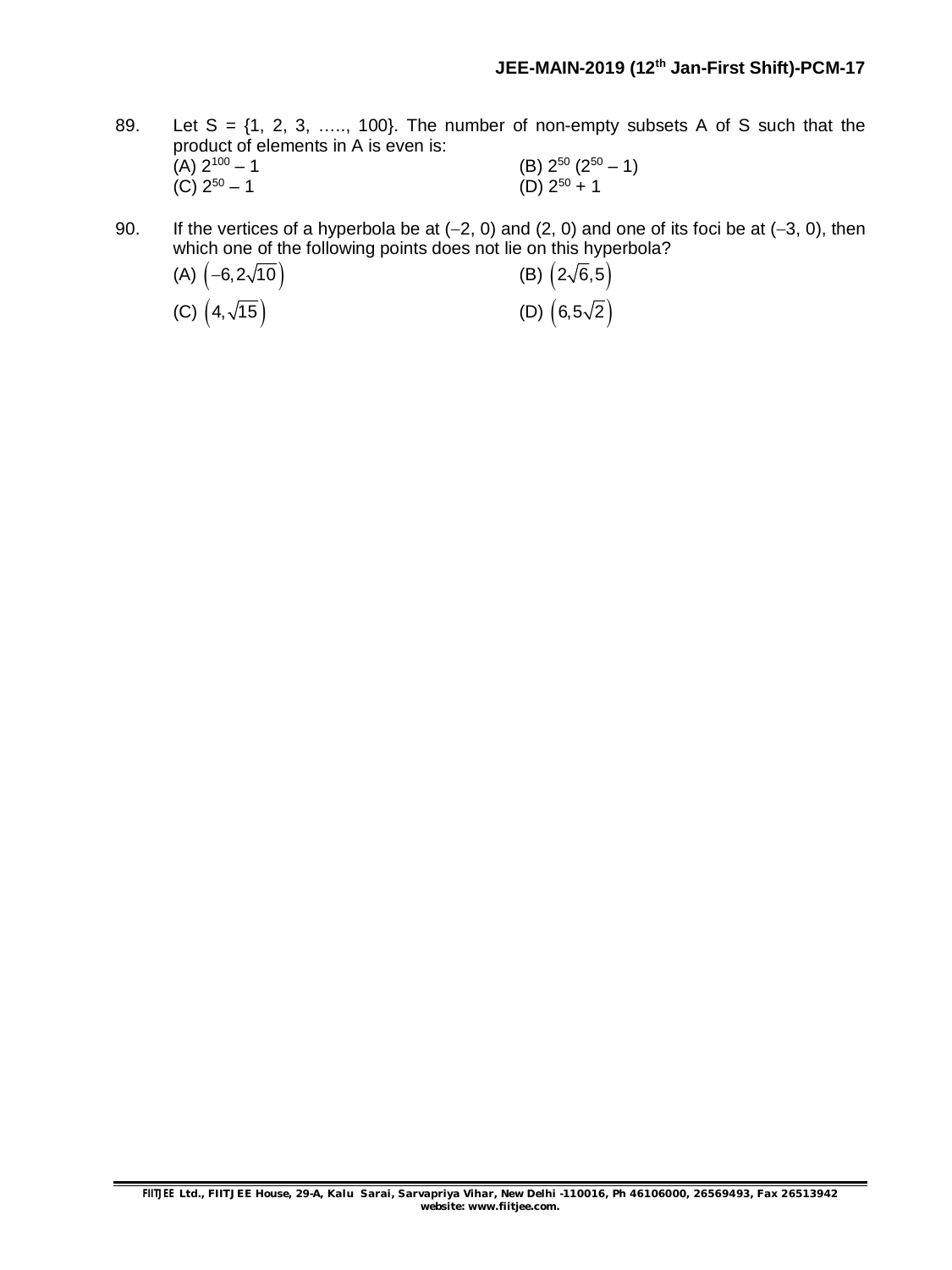# **JEE (Main) – 2019 ANSWERS**

## **PART A – PHYSICS**

| 1 <sub>1</sub> | <b>Insufficient information</b> |     | 2.          | C   | 3.           | C   |             |
|----------------|---------------------------------|-----|-------------|-----|--------------|-----|-------------|
| 4.             | C                               | 5.  | A           | 6.  | $\mathsf{A}$ | 7.  | D           |
| 8.             | D                               | 9.  | $\mathbf c$ | 10. | C            | 11. | B           |
| 12.            | D                               | 13. | A           | 14. | D            | 15. | $\mathbf c$ |
| 16.            | C                               | 17. | C           | 18. | D            | 19. | B           |
| 20.            | C                               | 21. | C           | 22. | A            | 23. | A           |
| 24.            | в                               | 25. | D           | 26. | в            | 27. | B           |
| 28.            | в                               | 29. | C           | 30. |              |     |             |

## **PART B – CHEMISTRY**

| 31. <b>B</b> |   | 32. D |              | 33. <b>A</b> |   | 34.          | $\mathsf{A}$            |
|--------------|---|-------|--------------|--------------|---|--------------|-------------------------|
| 35. <b>A</b> |   | 36. C |              | 37.          | B | 38. <b>D</b> |                         |
| 39. A        |   | 40.   | A            | 41.          | B | 42.          | <b>A</b>                |
| 43. D        |   | 44.   | <b>Bonus</b> | 45.          | B | 46. <b>D</b> |                         |
| 47. A        |   | 48.   | A            | 49.          | B | 50.          | A                       |
| 51. A        |   | 52.   | A            | 53.          | B | 54.          | $\overline{\mathbf{B}}$ |
| 55. C        |   | 56.   | $\mathsf{A}$ | 57. C        |   | 58.          | $\mathsf{A}$            |
| 59.          | D | 60. C |              |              |   |              |                         |

## **PART C – MATHEMATICS**

|   | 64. <b>A</b> |   | 63. C        | 62. D        |   | 61. <b>A</b> |
|---|--------------|---|--------------|--------------|---|--------------|
|   | 68. <b>A</b> |   | 67. D        | 66. C        |   | 65. <b>B</b> |
|   | 72. D        |   | 71. C        | 70. <b>A</b> |   | 69. B        |
|   | 76. C        |   | 75. <b>A</b> | 74. <b>D</b> | D | 73.          |
|   | 80. C        |   | 79. <b>A</b> | 78. C        |   | 77. <b>B</b> |
|   | 84. D        | B | 83.          | 82. C        |   | 81. C        |
| A | 88.          | D | 87.          | 86. C        | B | 85.          |
|   |              |   |              | 90. <b>D</b> | B | 89.          |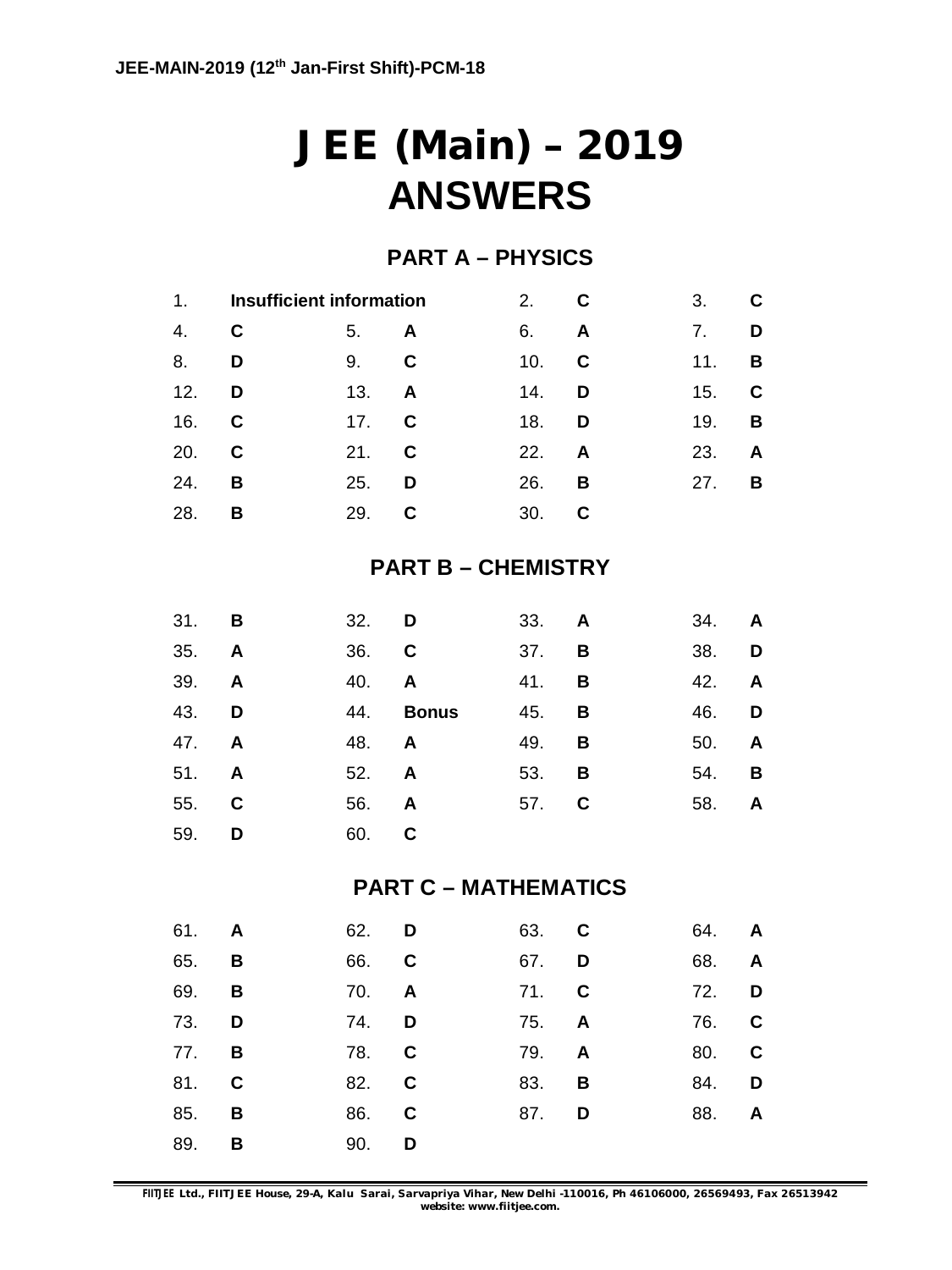## **HINTS AND SOLUTIONS PART A – PHYSICS**

4

- 1. Cannot determine, degree of freedom must be given.
- 2.  $y = 10^{-3} \sin (50t + 2x)$ Wave is travelling along negative x-axis Wave speed =  $\frac{\omega}{1}$  =  $\frac{50}{3}$  $= 25 \, \text{m/s}.$

Wave speed = 
$$
\frac{m}{k} = \frac{m}{2} = 25
$$
 m

$$
\begin{array}{|c|c|}\n & A & B & B \\
\hline\nI_{\text{A}} & \text{A} & \text{A} \\
\hline\nI_{\text{A}} & \text{B} & \text{B} \\
\hline\nI_{\text{A}} & \text{B} & \text{B} \\
\hline\nI_{\text{A}} & \text{B} & \text{B} \\
\hline\nI_{\text{A}} & \text{B} & \text{B} \\
\hline\nI_{\text{A}} & \text{B} & \text{B} \\
\hline\nI_{\text{A}} & \text{B} & \text{B} \\
\hline\nI_{\text{A}} & \text{B} & \text{B} \\
\hline\nI_{\text{A}} & \text{B} & \text{B} \\
\hline\nI_{\text{A}} & \text{B} & \text{B} \\
\hline\nI_{\text{A}} & \text{B} & \text{B} \\
\hline\nI_{\text{A}} & \text{B} & \text{B} \\
\hline\nI_{\text{A}} & \text{B} & \text{B} \\
\hline\nI_{\text{A}} & \text{B} & \text{B} \\
\hline\nI_{\text{A}} & \text{B} & \text{B} \\
\hline\nI_{\text{A}} & \text{B} & \text{B} \\
\hline\nI_{\text{A}} & \text{B} & \text{B} \\
\hline\nI_{\text{A}} & \text{B} & \text{B} \\
\hline\nI_{\text{A}} & \text{B} & \text{B} \\
\hline\nI_{\text{A}} & \text{B} & \text{B} \\
\hline\nI_{\text{A}} & \text{B} & \text{B} \\
\hline\nI_{\text{A}} & \text{B} & \text{B} \\
\hline\nI_{\text{A}} & \text{B} & \text{B} \\
\hline\nI_{\text{A}} & \text{B} & \text{B} \\
\hline\nI_{\text{A}} & \text{B} & \text{B} \\
\hline\nI_{\text{A}} & \text{B} & \text{B} \\
\hline\nI_{\text{A}} & \text{B} & \text{B} \\
\hline\nI_{\text{A}} & \text{B} & \text{B} \\
\hline\nI_{\text{A}} & \text{B} & \text{B} \\
\hline\nI_{\text{A}} & \text{B} & \text{B} \\
\hline\nI_{\text{A}} & \text{B} & \text{
$$

$$
I = \frac{1}{5+R}
$$
  
\n
$$
V_{AB} = i(5) = \frac{20}{5+R}
$$
  
\n
$$
V_{AP} = \frac{V_{AB}}{L}(0.1) = \frac{20}{5+R} \left(\frac{0.1}{1}\right) = \frac{2}{5+R}
$$
  
\nNow,  $\frac{2}{5+R} = 5 \times 10^{-3}$   
\n $\Rightarrow R = 395 \Omega$ 

4.  $\frac{dR}{dt} = \frac{k}{\sqrt{2}}$ d  $=$  $\ell$   $\sqrt{\ell}$ k = constant  $R_{1}$  1 0 J<sub>0</sub>  $\int_0^R dR = k \int_0^1 \frac{d\ell}{\sqrt{\ell}}$  $R = 2k$  resistance of wire AB. Again,  $\int_{0}^{R/2} dR = k \int_{0}^{L}$ 0 0  $\int_0^{R/2} dR = k \int_0^L \frac{d\ell}{\sqrt{\ell}}$ L  $\rightarrow$  Length AP  $\frac{R}{2}$  = k2 L<sup>1/2</sup> 2  $=$  k2 L<sup>1/2</sup> ; k = k2 L<sup>1/2</sup>  $\Rightarrow$  L =  $\frac{1}{4}$ m 4  $= -m = 0.25$  m

3.

5. 0.06 km PASSENGER TRAIN | 20012 km FREIGHT TRAIN 30 km/hr 80 km/hr Time taken if both moving in same direction  $t_1 = \frac{\text{distance}}{\text{speed}} = \frac{0.12 + 0.06}{80 - 30} = \frac{0.18}{50}$ speed 80 30 50  $=\frac{\text{distance}}{1}=\frac{0.12+0.06}{0.00000}=$  $\overline{a}$ Time taken if moving in opposite direction.  $t_2 = \frac{\text{distance}}{\text{distance}} = \frac{0.12 + 0.06}{0.08 \times 0.06} = \frac{0.18}{110}$ speed 80+30 110  $=\frac{0.12+0.06}{0.000}=\frac{1}{2}$  $\ddot{}$ 1 2  $t, 11$  $t<sub>2</sub>$  5  $=$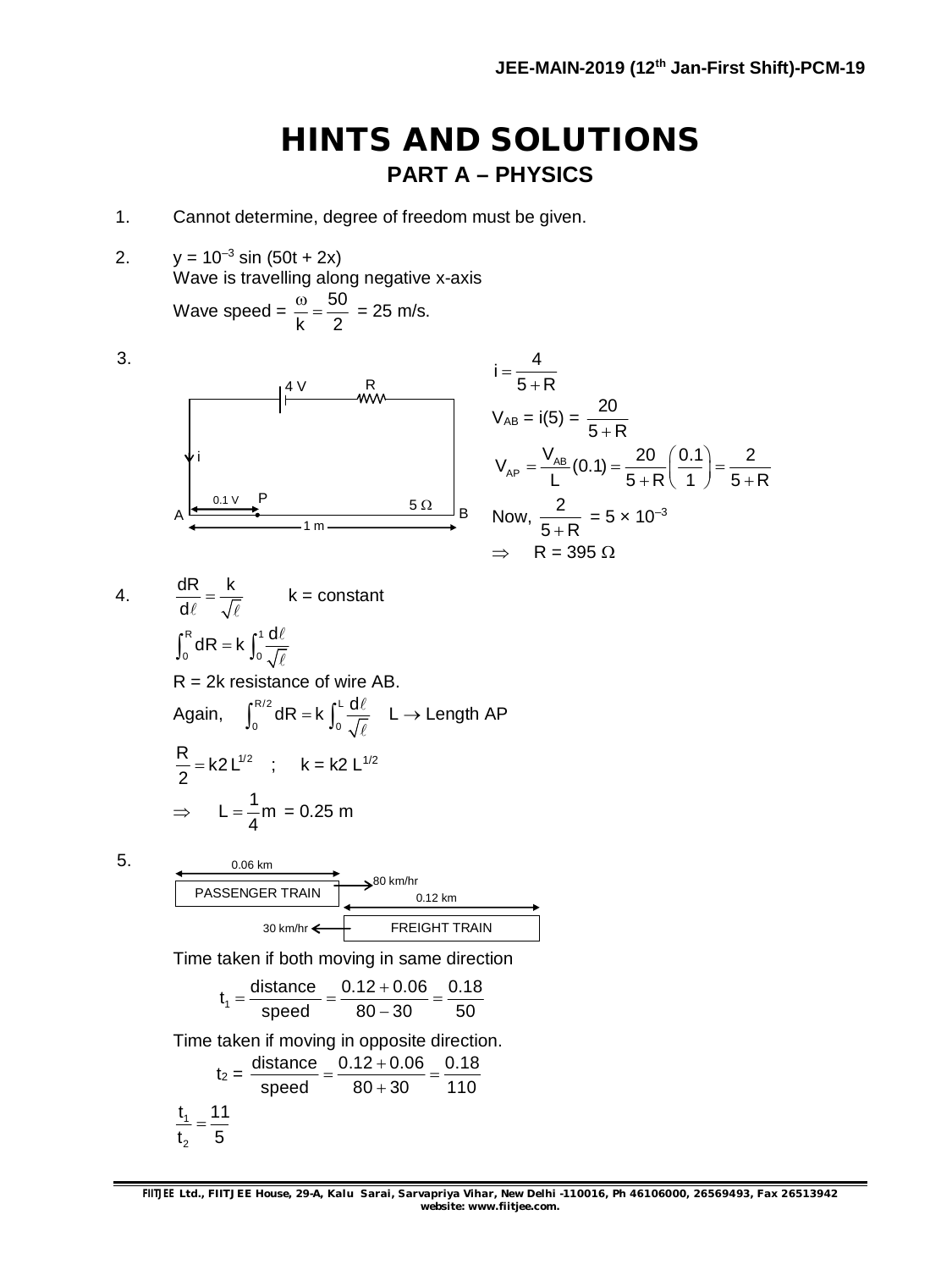Resistance,  $R = \frac{V^2}{R}$ P  $=$  $\Rightarrow$ 2  $R_1 = \frac{(220)^2}{35} = 1936$ 25  $=\frac{(220)}{25}=1936 \Omega$ 2  $R_2 = \frac{(220)^2}{100} = 484$ 100  $=\frac{(220)}{100}$  = 484  $\Omega$  $1 + 2$  $i = \frac{220}{2 \cdot 2} = \frac{1}{4}$ A  $R_1 + R_2$  11  $=\frac{\text{ln}0}{\text{ln}0}= ^{+}$ 



Power dissipated through  $R_1 = P_1 = i^2R_1 = 16$  W Power dissipated through  $R_2 = P_2 = i^2R_2 = 4$  W

7.

6.



Mass of element =  $dm = (A + Bx^2)dx$ Field due to element at  $x = 0$  $dE = \frac{G(dm)}{x^2} = \left(\frac{GA}{x^2} + GB\right)dx$  $=\frac{G(dm)}{x^2} = \left(\frac{GA}{x^2} + GB\right)d$ 

 $x^2$   $\left(x^2\right)$ Total field

$$
E = GA \int_{a}^{a+L} \frac{1}{x^2} dx + GB \int_{a}^{a+L} dx
$$
  
=  $G\left[A\left(\frac{1}{a} - \frac{1}{a+L}\right) + BL\right]$   
So, force = mE  
=  $Gm\left[A\left(\frac{1}{a} - \frac{1}{a+L}\right) + BL\right]$ 

8. Image by convex lens:

$$
\frac{1}{v} - \frac{1}{u} = \frac{1}{f} \quad ; \quad \frac{1}{v} + \frac{1}{20} = \frac{1}{5}
$$
  

$$
v = \frac{20}{3} \text{cm}
$$

a a+L

Image by concave lens:

$$
u = \left[\frac{20}{3} - 2\right] = \frac{14}{3} \text{ cm}
$$
  

$$
\frac{1}{v} - \frac{1}{u} = \frac{1}{f} \quad ; \quad \frac{1}{v} - \frac{3}{14} = -\frac{1}{5}
$$
  
v = 70 cm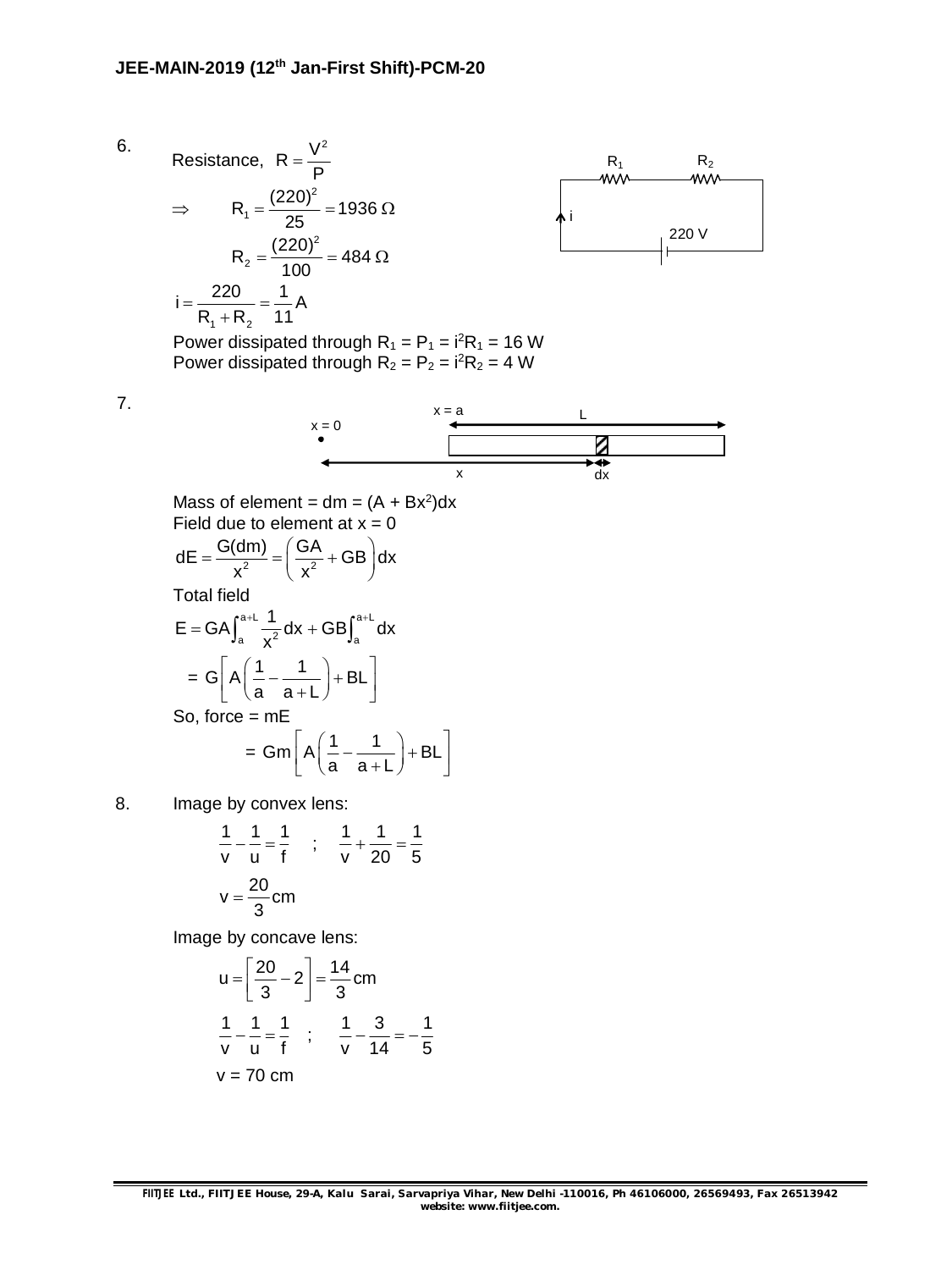

11. Work done = Area of loop  $=\frac{1}{6}(4)(5)$ 2 = 10 J

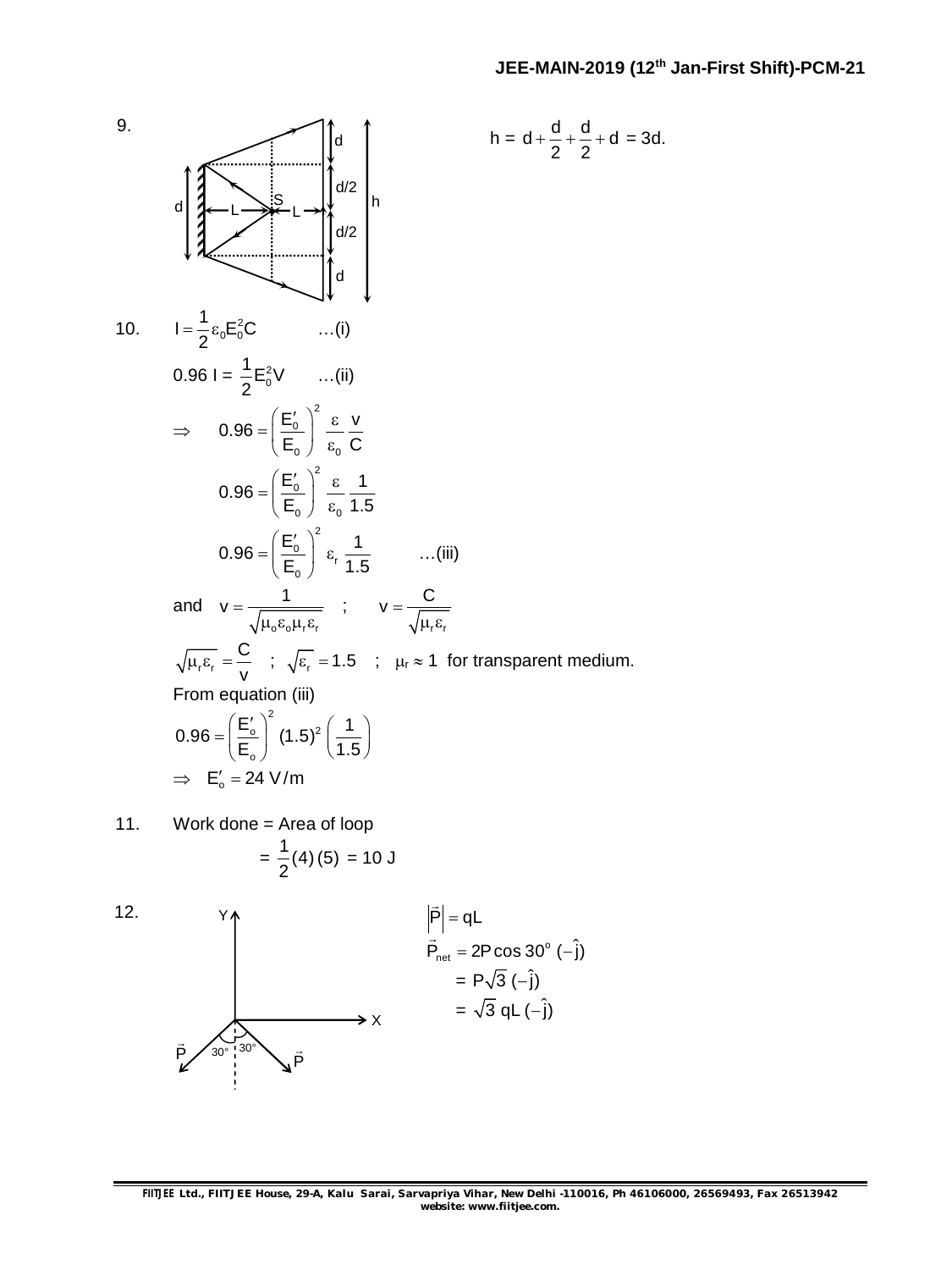### **JEE-MAIN-2019 (12 th Jan-First Shift)-PCM-22**

13. Three parts of rod can be considered as point masses.





15.

Torque on rod at displacement  $\theta$  from mean position  $\theta$  is very small.



kx

 $x=\frac{L}{a}$ 2  $=\frac{1}{6}\theta$  $2kx - \frac{L}{2} = 2k - \frac{L^2}{2} = \frac{kL^2}{2}$ 2 4 2  $\tau = 2kx - 2k - \theta = \frac{m}{2}$ Now,  $\tau = I \alpha$  $kL^2$  mL<sup>2</sup> 2 12  $\theta = \frac{mL^2}{12} \alpha$  ;  $\alpha = \frac{6k}{12}$ m  $\alpha = \frac{\partial \alpha}{\partial \beta} \theta$ 1 /6k 2 $\pi$  2 $\pi$  V m  $\tau = \frac{\omega}{2} = \pi$  2 $\pi$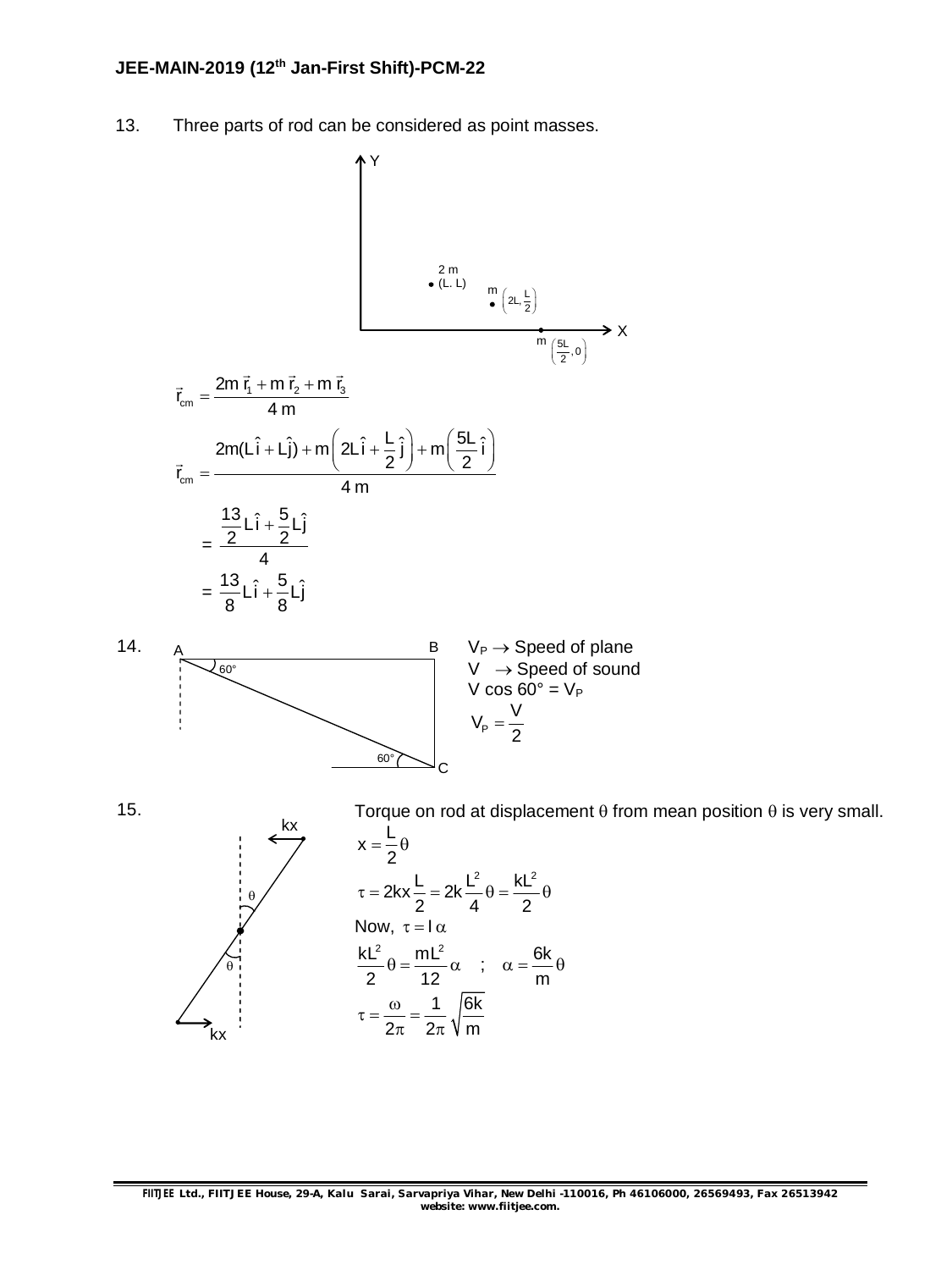16. Just before collision speed of m

$$
v = \sqrt{2gL(1 - \cos \theta_{o})}
$$

Just after collision speed of M

$$
v_1 = \sqrt{2gL(1 - \cos \theta_1)}
$$
  
\nAnd  $v_1 = \left(\frac{M-m}{M+m}\right)v$ ;  $\frac{v_1}{v} = \frac{M-m}{M+m}$   
\n
$$
\sqrt{\frac{1 - \cos \theta_1}{1 - \cos \theta_0}} = \frac{M-m}{M+m}
$$
  
\n
$$
\frac{\sin (\theta_1 / 2)}{\sin (\theta_0 / 2)} = \frac{M-m}{M+m}
$$
 [.:  $1 - \cos 2\theta = 2\sin^2 \theta$ ]  
\n
$$
\frac{\theta_1}{\theta_0} = \frac{M-m}{M+m}
$$
  
\n
$$
M\theta_1 + m\theta_1 = M\theta_0 - m\theta_0
$$
  
\n
$$
M = m\left[\frac{\theta_1 + \theta_0}{\theta_0 - \theta_1}\right]
$$

- 17.  $A_C = 100$  $A_C + A_m = 160$  $A_{C} - A_{m} = 40$  $A_c = 100$ ,  $A_m = 60$ m C  $\frac{A_{m}}{A_{m}} = 0.6$ A  $\mu = \frac{m}{\lambda} = 0$
- 18. Equivalent thermal resistance,

$$
\frac{1}{R} = \frac{1}{R_1} + \frac{1}{R_2}
$$
\n
$$
\frac{k\pi (2R)^2}{L} = \frac{k_1 \pi R^2}{L} + \frac{k_2 \pi [(2R)^2 - R^2]}{L}
$$
\n
$$
\Rightarrow 4k = k_1 + 3k_2
$$
\n
$$
\Rightarrow k = \frac{k_1 + 3k_2}{4}
$$

19. Least count = 
$$
\frac{\text{Pitch}}{\text{No. of divisions on circular scale}}
$$

$$
5 \times 10^{-6} = \frac{10^{-3}}{N}
$$

$$
N = 200
$$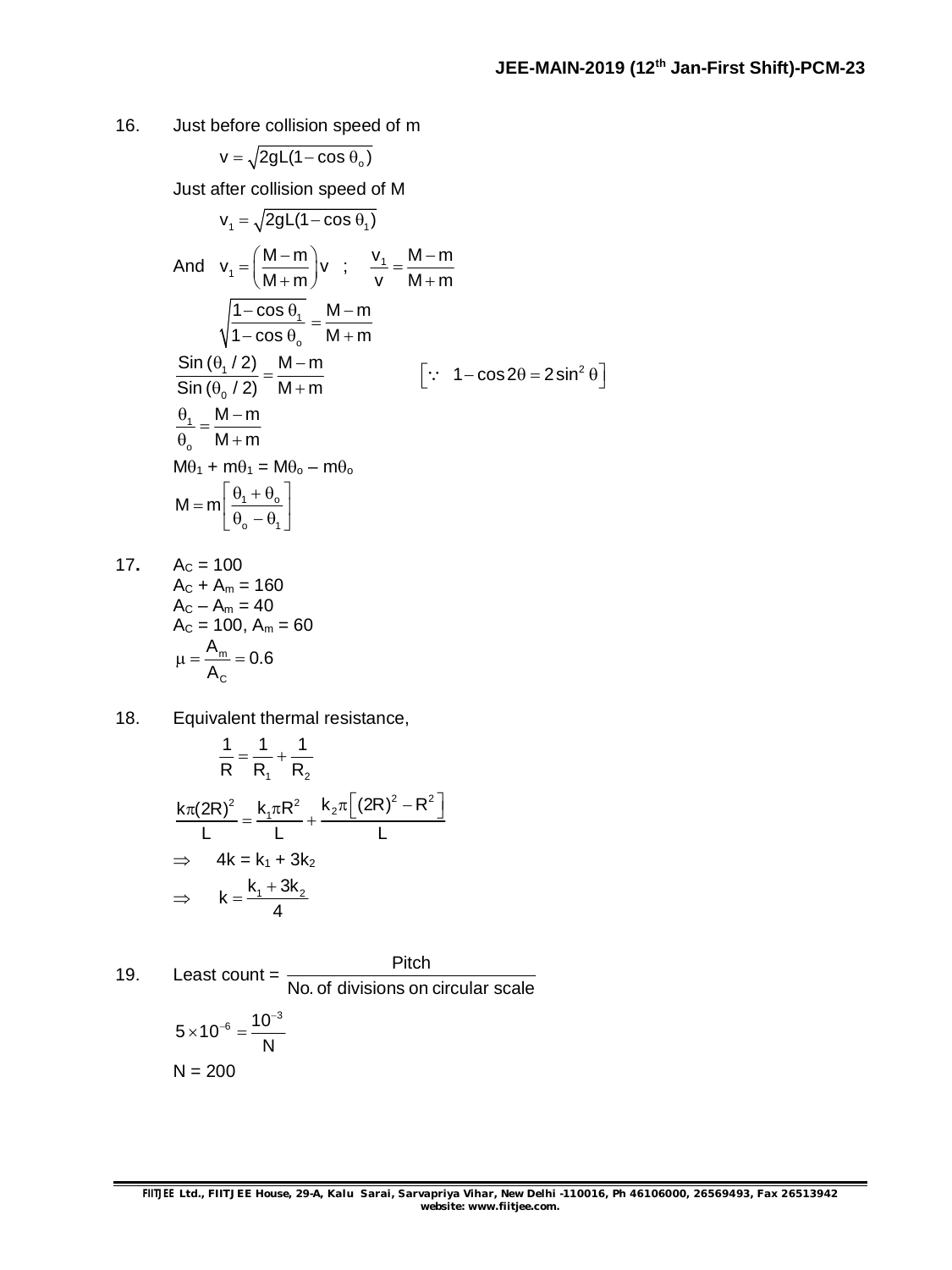20. 
$$
Y = A.\overline{AB} + AB.\overline{B}
$$
  
\n
$$
= A.\overline{(A + B)} + (AB).\overline{B}
$$
  
\n
$$
= \overline{AB} + 0
$$
  
\n21. 
$$
B = 2\overline{\left[\frac{\mu_0 i}{4nd}(\cos \theta_1 - \cos \theta_2)\right]}
$$
  
\n
$$
B = 10^{-4} \qquad \theta_1 = 90^{\circ}
$$
  
\n
$$
\mu_0 = 4\pi \times 10^{-7} \qquad \theta_2 = 180^{\circ}
$$
  
\n
$$
d = 4 \times 10^{-2}
$$
  
\n
$$
\Rightarrow i = 20 A \text{ (into the page)}
$$
  
\n22. 
$$
U = \frac{1}{2}kr^2
$$
  
\nForce,  $F = -\frac{dU}{dr} = -kr$   
\nFor circular motion  $\frac{mv^2}{r} = kr$  ...(i)  
\nAnd  $mvr = \frac{nh}{2\pi}$  ...(ii)  
\n
$$
\Rightarrow r^2 = \frac{nh}{2\pi\sqrt{km}}
$$
  
\n
$$
\Rightarrow r \propto \sqrt{n}
$$
  
\nTotal energy,  $E = k + U$   
\n
$$
= \frac{1}{2}mv^2 + \frac{1}{2}kr^2
$$
 [From equation (i)]  
\n
$$
E = kr^2
$$
  
\n
$$
\Rightarrow E \propto n
$$
  
\n23. 
$$
m_P = m \qquad q_P = q \qquad k_P = qV = k
$$
  
\n
$$
m_{\alpha} = 4 m \qquad q_{\alpha} = 2q \qquad k_{\alpha} = 2qV = 2k
$$
  
\nRadius of circular path,  
\n
$$
r = \frac{mv}{qB} = \frac{\sqrt{2km}}{qB}
$$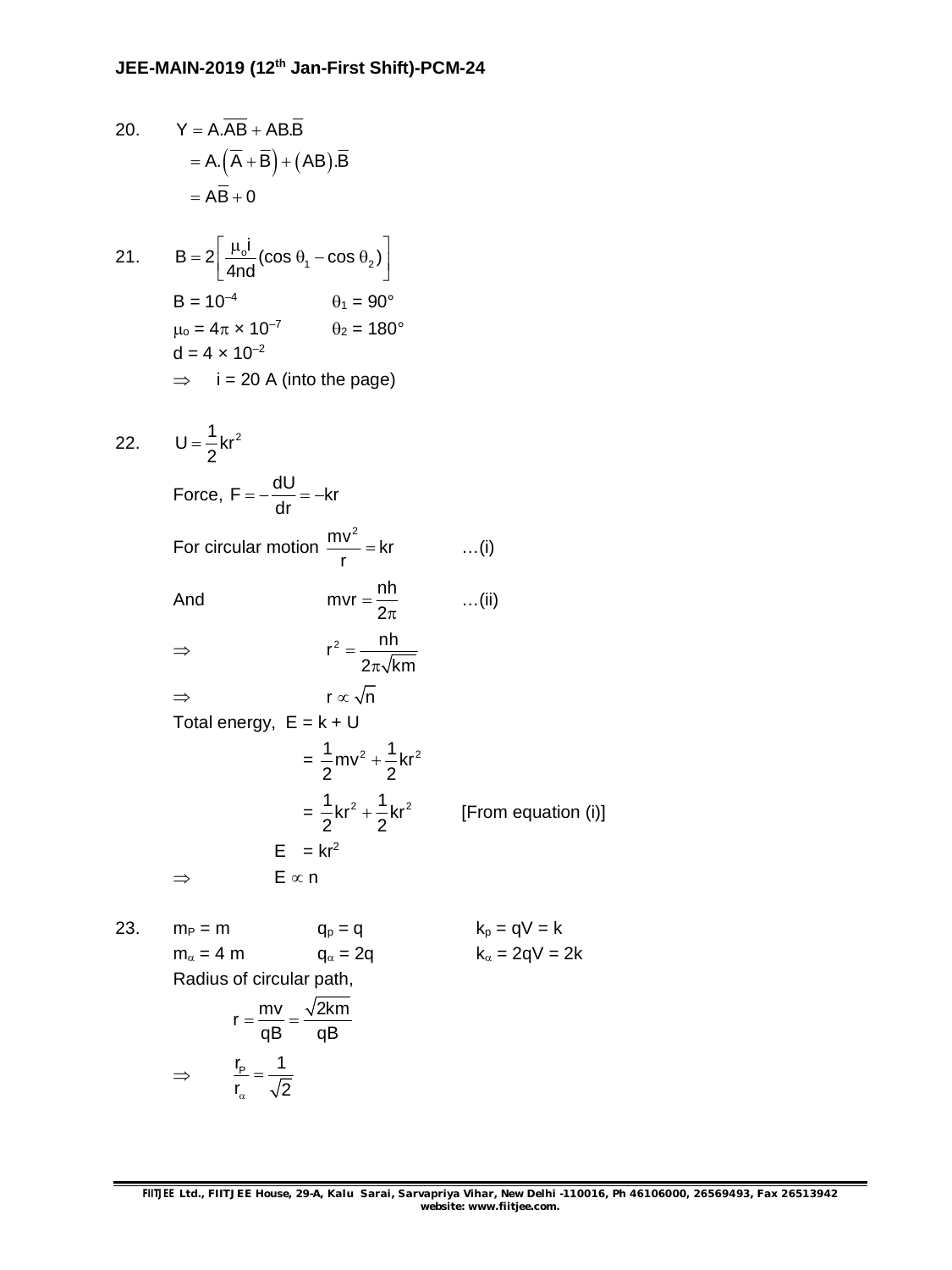#### **JEE-MAIN-2019 (12 th Jan-First Shift)-PCM-25**



Consider an element of radius x and thickness dx



Mass of element  $dm = \sigma 2\pi x(dx)$ Moment of inertia of element,  $\overline{R}$ 

$$
dm = \sigma 2\pi x \, dx
$$
\n
$$
dl = (dm)x^2
$$

$$
\Rightarrow I = \sigma 2\pi \int_{r}^{\infty} x^{3} dx
$$

$$
= \sigma \frac{2\pi}{4} (R^{4} - r^{4})
$$

$$
= \frac{m}{\pi (R^{2} - r^{2})} \frac{\pi}{2} (R^{4} - r^{4})
$$

$$
I = \frac{m}{2} (R^{2} + r^{2}) \qquad ...(i)
$$

Moment of inertia of thin cylinder of same mass,

$$
I = mr_o^2
$$
 ... (ii)  
\n
$$
\Rightarrow mr_o^2 = \frac{m}{2} (R^2 + r^2)
$$
  
\n
$$
r_o^2 = 250 \quad ; \quad r_o \approx 16 \text{ cm.}
$$

25. After long time, inductor will behave like resistance less wire,

$$
i = \frac{15}{R_{eq}} = \frac{15}{(5/2)}
$$
  
= 6 A

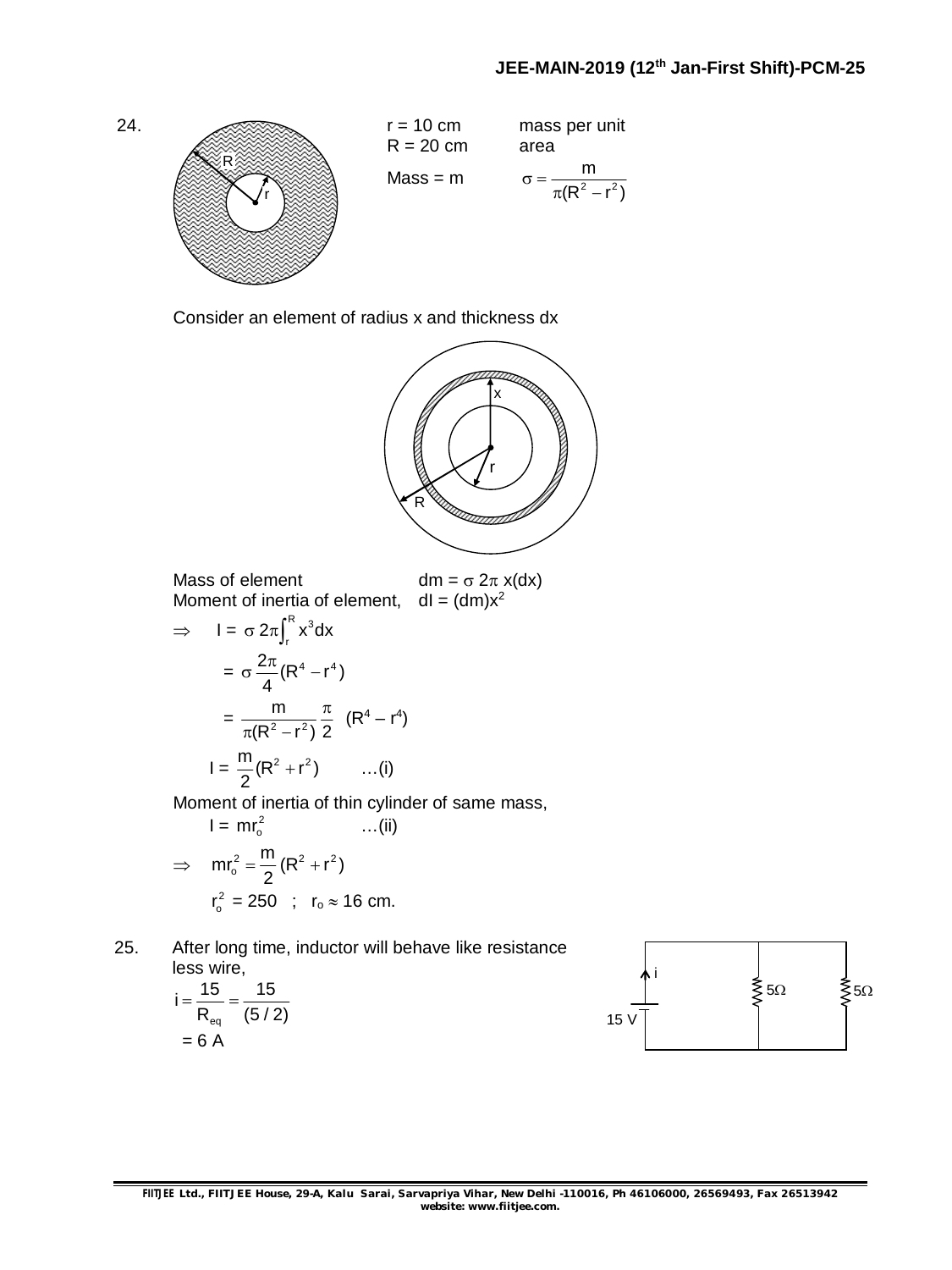

28. When  $K_1$  closed and  $K_2$  is open

$$
i = \frac{V}{220 + R} \qquad \ldots (i)
$$

When  $k_1$  and  $k_2$  are closed.

KVL →  
\n
$$
\left(\frac{iR}{25} + \frac{i}{5}\right)220 + \frac{i}{5}R = V
$$
\n
$$
\left(\frac{iR}{25} + \frac{i}{5}\right)220 + \frac{i}{5}R = i(220 + R)
$$
 From eq. (i)  
\n⇒ R = 22 Ω





**FIITJEE** *Ltd., FIITJEE House, 29-A, Kalu Sarai, Sarvapriya Vihar, New Delhi -110016, Ph 46106000, 26569493, Fax 26513942 website: [www.fiitjee.com.](http://www.fiitjee.com.)*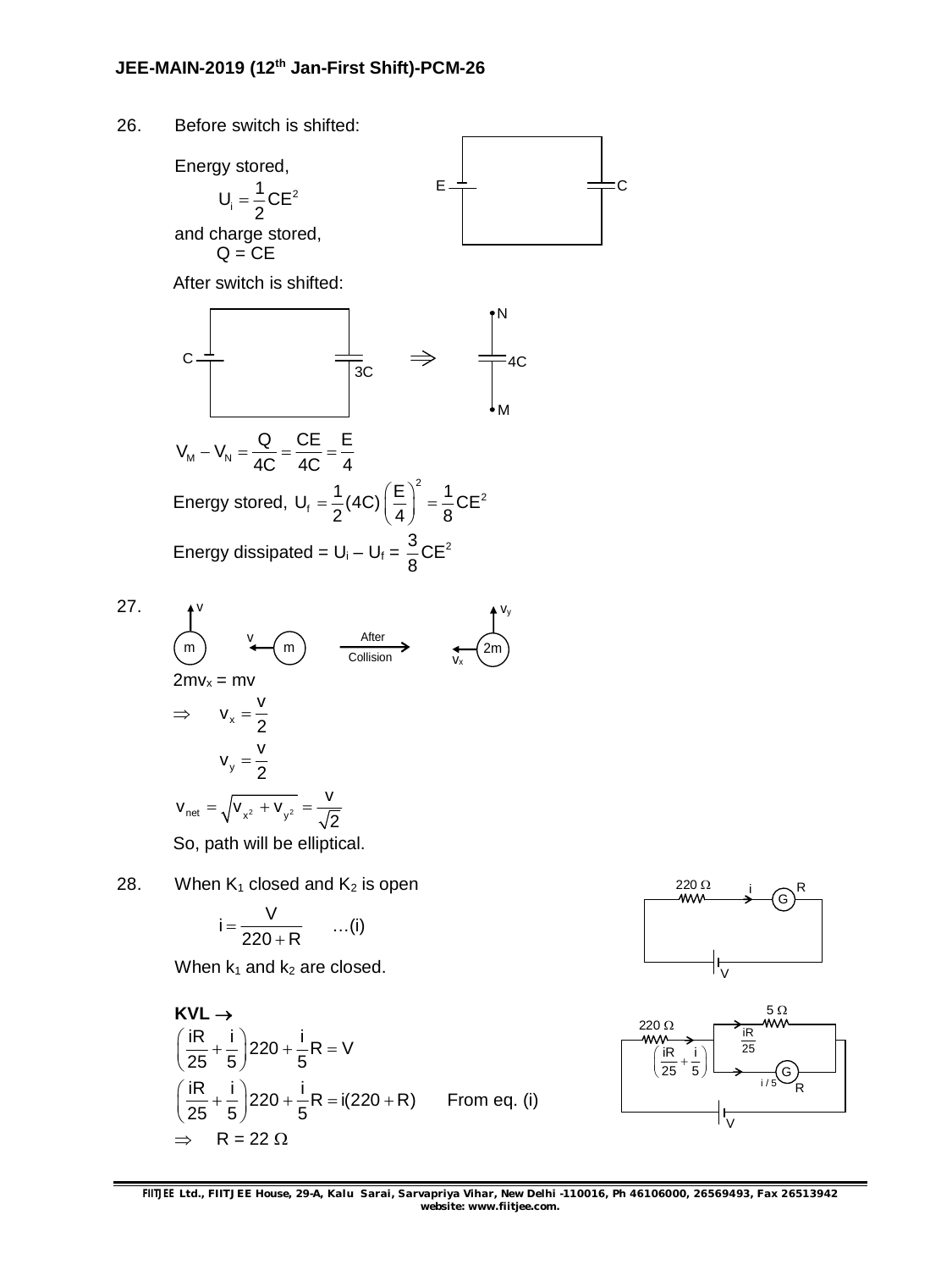29. 
$$
\lambda = \frac{h}{\sqrt{2mqV}}
$$

$$
\frac{\lambda_p}{\lambda_a} = \sqrt{\frac{4 \times 1 \times 2500}{1 \times 1 \times 50}} = 10\sqrt{2} = 14.14
$$

30. 
$$
U_{i} + K_{i} = U_{f} + K_{f}
$$

$$
\frac{kQ^{2}}{2R_{o}} + O = \frac{kQ^{2}}{2R} + \frac{1}{2}mv^{2}
$$

$$
V = \sqrt{\frac{kQ^{2}}{m} \left(\frac{1}{R_{o}} - \frac{1}{R}\right)}
$$

## **PART B – CHEMISTRY**

- 31. Cathode is made up of carbon.
- 32. Acidic strength  $\infty$  Stability of conjugate base  $E.N. \rightarrow sp$  carbon  $> sp^2$  carbon  $> sp^3$  carbon

33.  $A + 2B \implies 2C + D$ Initially conc. a 1.5a at eq.  $a-x$  1.5 $(a-2x)$  2x x at equilibrium  $a-x = 1.5a - 2x$  $0.5a = x$  $a = 2x$ (2x)  $(a-x)(1.5a-2x)^{2}$   $(x)(x)$  $2\sqrt{1-x^2}$  $k_c = \frac{(2x)^2 x}{(a-x)(4.5a-2x)^2} = \frac{4x^2 x}{(x)(x)^2} = 4$  $(a - x)(1.5a - 2x)^2$   $(x)(x)$  $=\frac{(-1)^{n+1}}{n}$  =  $\frac{1}{n}$  =  $\frac{1}{n}$  =  $\frac{1}{n}$ – x)(1.5a – 2

- 34. Amount of gas adsorbed  $\infty$  T<sub>c</sub>
- 35. Organometalic compound contains at least one chemical bond between carbon and a metal.



Nitriles are selectively reduced by DIBAL–H to imines followed by hydrolysis to aldehydes similarly, esters are also reduced to aldehyde with DIBAL–H.

37. Rb form super oxides on reaction with excess air  $Rb + O_2 \rightarrow RbO_2$  $2RbO<sub>2</sub> + H<sub>2</sub>O \rightarrow 2RbOH + H<sub>2</sub>O<sub>2</sub> + O<sub>2</sub>$ <sup>↑</sup>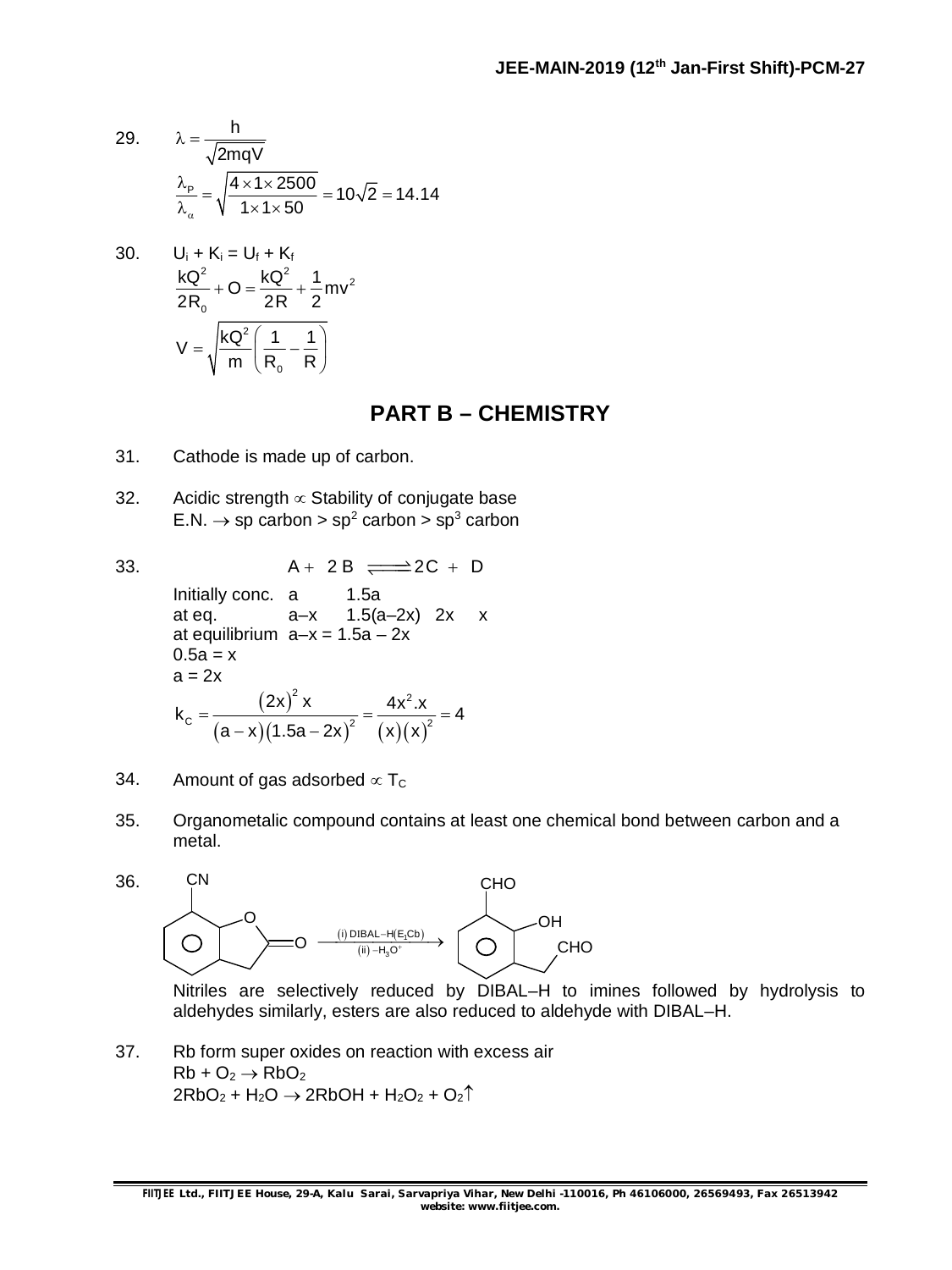### **JEE-MAIN-2019 (12 th Jan-First Shift)-PCM-28**

38. Photochemical smog is produced when ultraviolet light from sun reacts with oxides of nitrogen in atmosphere.

39. H<sub>2</sub>O is weak field ligand and magnetic moment = Moment =  $\sqrt{n(n+2)}$ BM Solving for 'n' we get it as  $3$ ; i.e., no. of unpaired electron =  $3$  $\mathsf{Fe}^{2+} = \mathsf{t_{2g}}^4 \mathsf{e_g}^2$  $Co^{2+} = t_{2g}{}^5e_g{}^2$  $V^{2+} = t_{2g}^{3} e_g^{0}$  $\therefore$  M is V, Co

- $40.$  C<sub>P</sub> does not changes with change in pressure
- 41. Compound Pl value Histidine 7.6 Serine 5.7 Lysine 9.8 Asparagine 5.4
- 42. Lone pair over nitrogen will act as the reacting centre. So, more nucleophilic nitrogen will be more reactive towards alkyl halide.
- 43. Stronger intermolecular forces result in higher melting point.
- 44. Eq. of  $(COOH)_2 = Eq.$  of NaOH  $50 \times 0.5 \times 2 = 25 \times M \times 1$ Mass of NaOH in 50 mL =  $\frac{50 \times 2}{1000} \times 40 = 4$ 1000  $\frac{\times 2}{22}$   $\times$  40 = 4 g
- 45.  $Z = PV/nRT$  $P = \frac{ZnRT}{V}$ V  $=$

at constant T and mol P  $\propto \frac{Z}{U}$ V  $\infty$ 

$$
\frac{P_A}{P_B} = \frac{Z_A}{Z_B} \times \frac{V_B}{V_A} = \left(\frac{3}{1}\right) \times \left(\frac{1}{2}\right) = \frac{3}{2}
$$
  
  $\therefore$  2P\_A = 3P\_B

46. As 1L solution have  $10^{-3}$  mol CaSO<sub>4</sub> Eq. of  $CaSO<sub>4</sub> = eq.$  of  $CaCO<sub>3</sub>$ In 1L solution  $n_{\text{CaSO}_4} \times v.f. = n_{\text{CaCO}_3} \times v.f.$ 3  $10^{-3} \times 2 = n_{\text{CaCO}_3} \times 2$ 3  ${\sf n}_{\sf caCO_3}$  = 10<sup>-3</sup> mol in 1 L ∴  $w_{\text{CaCO}_3} = 100 \times 10^{-3}$ g in 1 L solution  $\therefore$  hardness in terms of CaCO<sub>3</sub>  $=\frac{W_{\text{CaCO}_3}}{W_{\text{CaCO}_3}} \times 10^6 = \frac{100 \times 10^{-3} \text{g}}{1000} \times 10^6$ Total  $\frac{W_{\text{CaCO}_3}}{W} \times 10^6 = \frac{100 \times 10^{-3} \text{g}}{1000} \times 10^6$  $w_{\text{Total}}$  1000g  $\times 10^6 = \frac{100 \times 10^{-3} g}{1000} \times 10^6 = 100$  ppm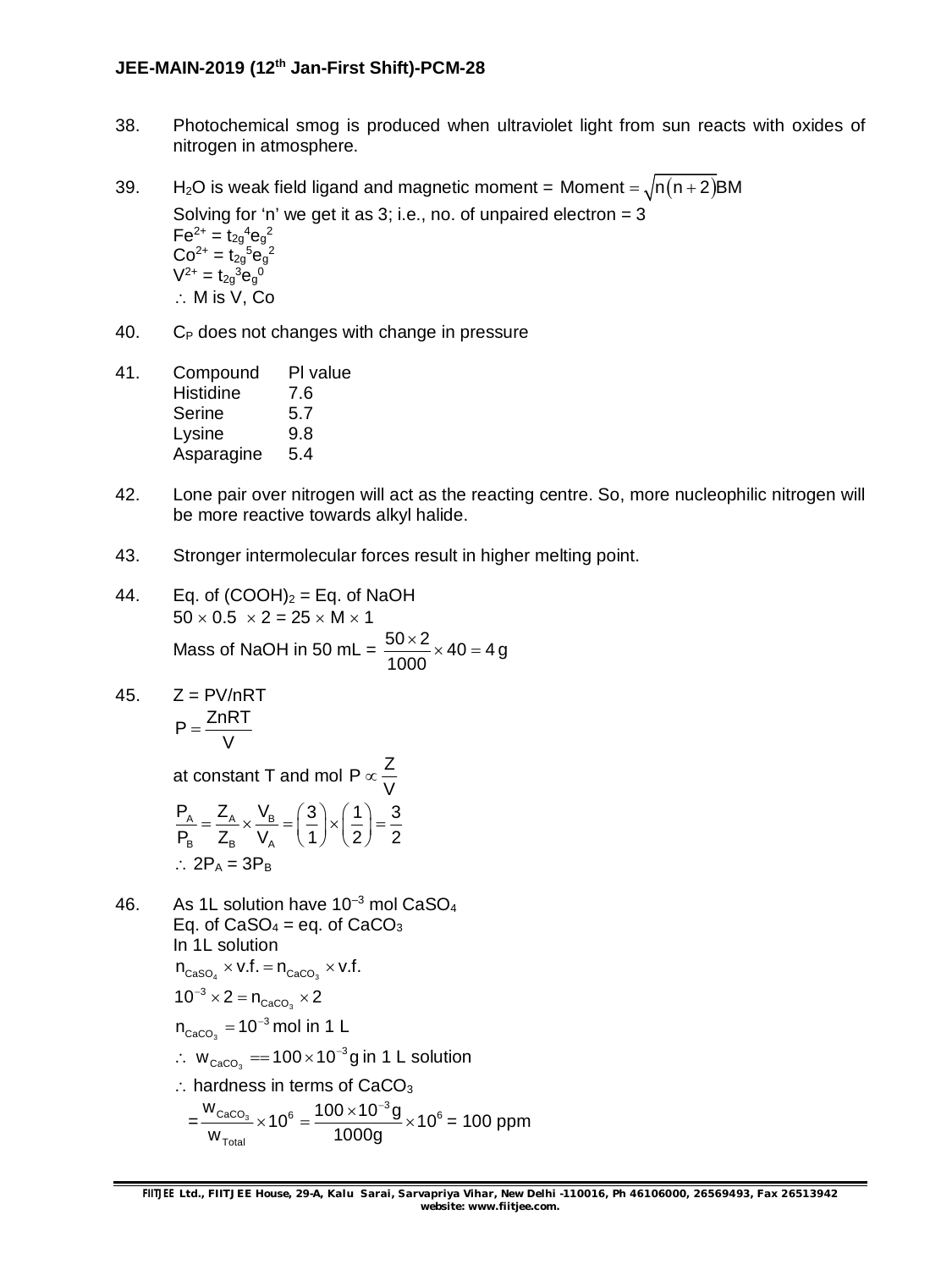- 47. The reaction in option  $(A)$  will yield 1°-alcohol.
- 48.  $(\Delta T_f)_X = (\Delta T_f)_Y$  $k<sub>f</sub> m<sub>x</sub> = k<sub>f</sub> m<sub>y</sub>$  $4 \times 1000$  12 $\times 1000$  $A \times 96$   $M \times 88$  $\frac{\times 1000}{200} = \frac{12 \times 100}{25}$  $\times 96$  M $\times 8$  $M = 3.27 A = 3A$
- 49. Given  $K_3[Co(CN)_6]$  is inner orbital complex with hybridization  $d^2sp^3$  and octahedral geometry. Ligands are approaching metal along the axes. Hence,  $\mathsf{d}_{\mathsf{x}^2\!-\mathsf{y}^2}, \mathsf{d}_{\mathsf{z}^2}$ orbitals are directly in front of the ligands.
- 50. According to unit of rate constant it is a zero order reaction then half life of reaction will be

$$
t_{1/2} = \frac{C_0}{2k} = \frac{5\mu g}{2 \times 0.05\mu g / \text{ year}} = 50 \text{ years}
$$

51.  $\Delta G = -nFE_{cell} = -2 \times 96500 \times 2 = -386 \text{ kJ}$  $S = nF \left( \frac{dE}{dT} \right) = 2 \times 96500 \times (-5 \times 10^{-4} \text{ J} / ^{\circ}\text{C}) = -96.5 \text{ kJ}$  $\Delta S = nF\left(\frac{dE}{dT}\right) = 2 \times 96500 \times \left(-5 \times 10^{-4} \text{ J} / ^{\circ}\text{C}\right) = -9$ at 298 K  $T\Delta S = 298 \times (-96.5 \text{ J}) = -28.8 \text{ kJ}$ at constant T (=248 K) and pressure  $\Delta G = \Delta H - T \Delta S$  $\Delta H = \Delta G + T \Delta S$  $=-386 - 28.8 = -412.8$  kJ



53.  $[Og<sub>118</sub>] 8s<sup>2</sup>$  is configuration for Z = 120, where Og is oganesson As per the configuration it is in  $II<sup>nd</sup>$  group.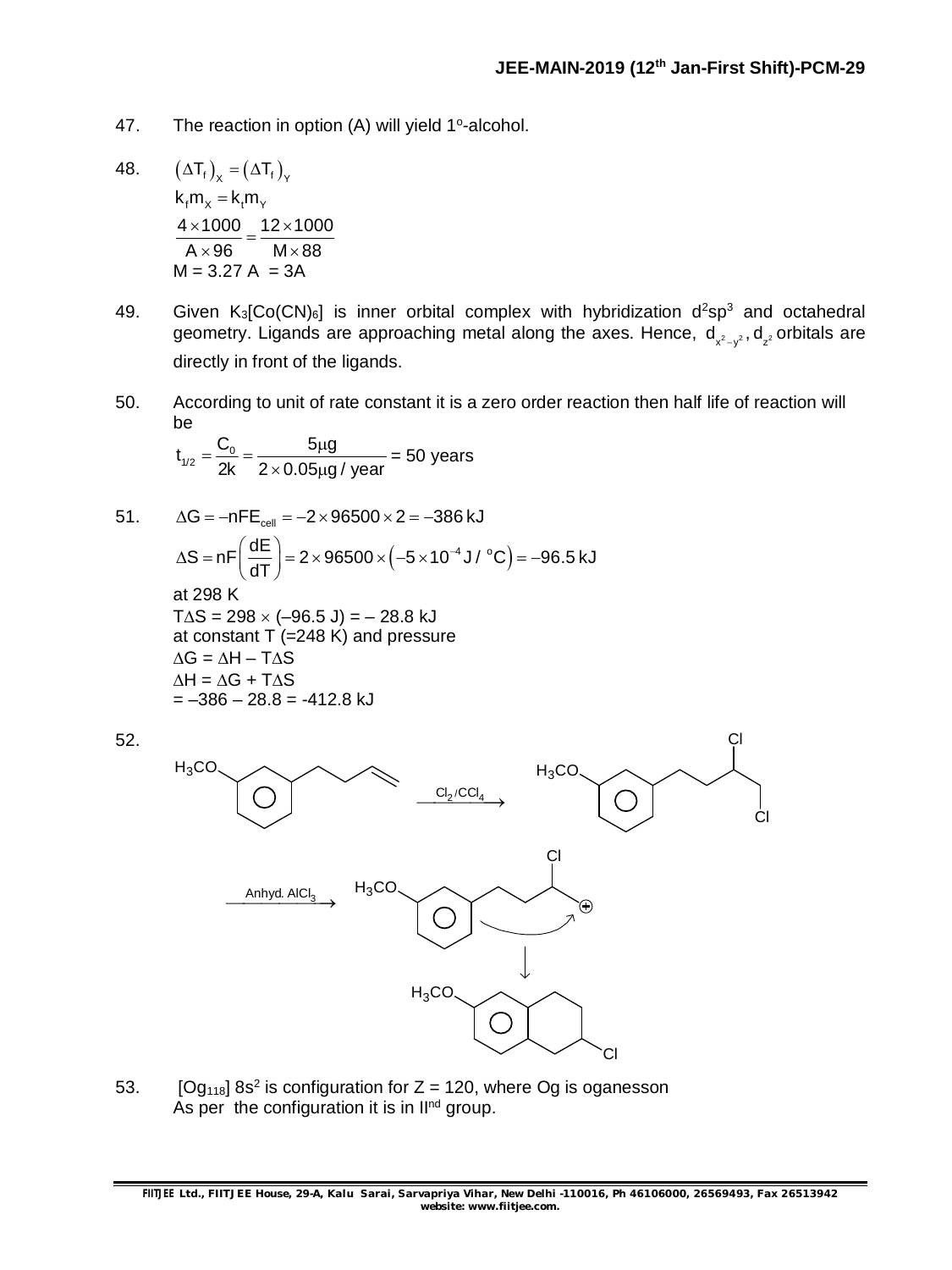54. Rate 
$$
\alpha
$$
  $\frac{1}{\text{steric Corwding}}$   
\n55. A (s)  $\overrightarrow{---}$  B(g) + C(g)  $k_{P_1} = x \text{ atm}^2$   
\n $D(s) \overrightarrow{---}$  C(g) + E(g)  $k_{P_2} = y \text{ atm}^2$   
\n $k_{P_1} = P_1 (P_1 + P_2)$   
\n $k_{P_2} = P_2 (P_1 + P_2)$   
\n $k_{P_2} = P_2 (P_1 + P_2)^2$   
\n $x + y (P_1 + P_2)^2$   
\n $P_1 + P_2 = \sqrt{x + y}$   
\n $2(P_1 + P_2) = \sqrt{x + y}$   
\n $P_{\text{Total}} = P_B + P_C + P_E = 2(P_1 + P_2) = 2\sqrt{x + y}$   
\n56. Q  
\n $Q$   
\n $Q$   
\n $Q$   
\n $Q$   
\n $Q$   
\n $Q$   
\n $Q$   
\n $Q$   
\n $Q$   
\n $Q$   
\n $Q$   
\n $Q$   
\n $Q$   
\n $Q$   
\n $Q$   
\n $Q$   
\n $Q$   
\n $Q$   
\n $Q$   
\n $Q$   
\n $Q$   
\n $Q$   
\n $Q$   
\n $Q$   
\n $Q$   
\n $Q$   
\n $Q$   
\n $Q$   
\n $Q$   
\n $Q$   
\n $Q$   
\n $Q$   
\n $Q$   
\n $Q$   
\n $Q$   
\n $Q$   
\n $Q$   
\n $Q$   
\n $Q$   
\n $Q$   
\n $Q$   
\n $Q$   
\n $Q$   
\n $Q$   
\n $Q$ <

56.



$$
\frac{1}{2}mv^2 = hc\left(\frac{1}{\lambda} - \frac{1}{\lambda_0}\right)
$$

 $(A)$ 

 $\bar{\Delta}$  $-H<sub>2</sub>O$ 

$$
hv = \phi + \frac{1}{2}mv^{2}
$$
  
\n
$$
\phi = \frac{6.626 \times 10^{-34} \times 3 \times 10^{8}}{4000 \times 10^{-10}} - \frac{1}{2} \times 9 \times 10^{-31} \times (6 \times 10^{5})^{2}
$$
  
\n
$$
\phi = 3.35 \times 10^{-19} J \implies \phi \approx 2.1 eV
$$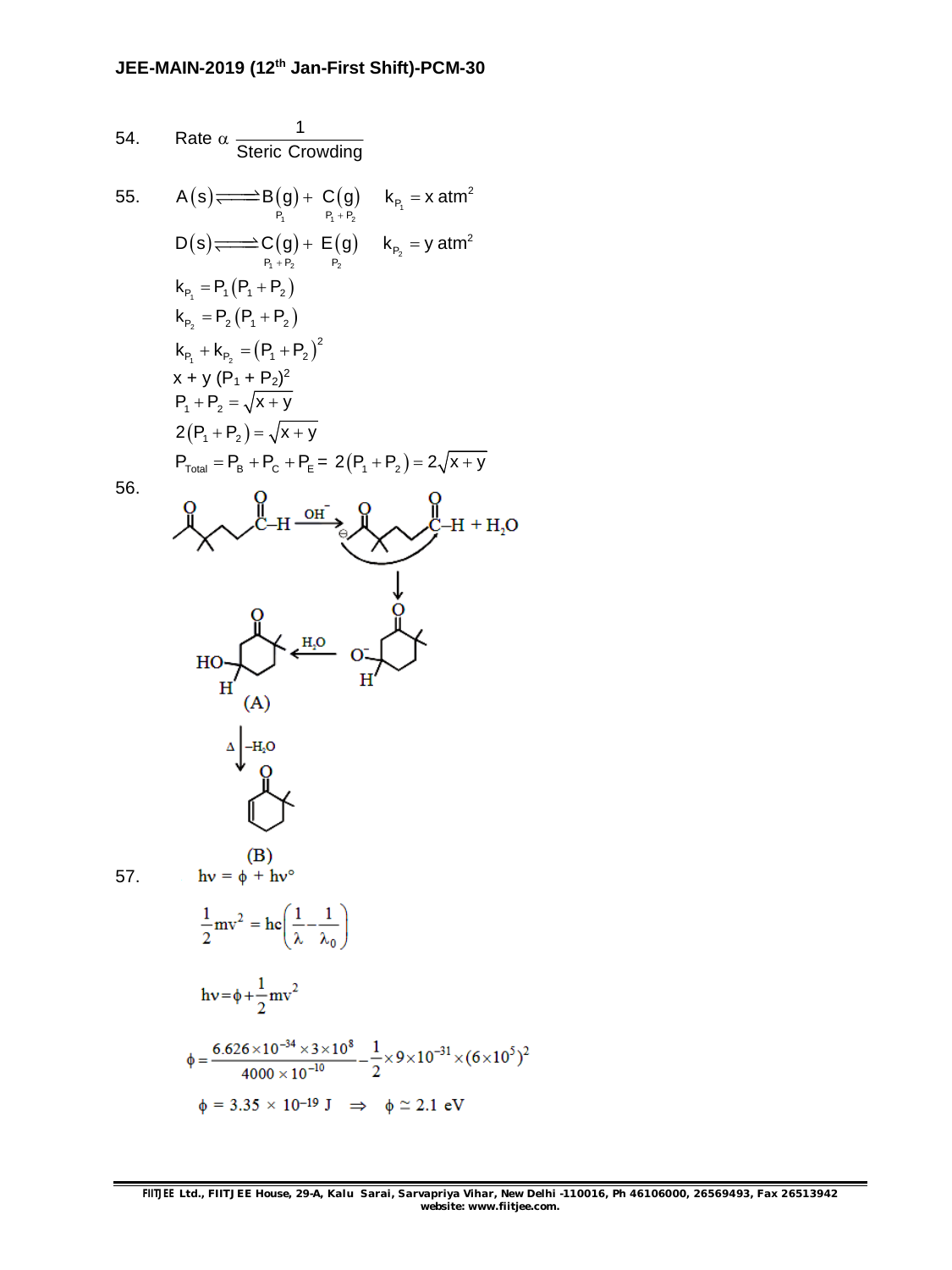- 58.  $I_2$  + 10HNO<sub>3</sub>  $\rightarrow$  2 HIO<sub>3</sub> + 10NO<sub>2</sub><sup> $\uparrow$ </sup> + 4H<sub>2</sub>O Iodine in  $HIO<sub>3</sub>$  has  $+5$  oxidation state.
- 59. PHBV is obtained by copolymerization of 3-Hydroxybutanioic acid & 3-Hydroxypentanoic acid.
- 60. Clean water has BOD value of less than 5 ppm and highly polluted water has a BOD value of 17 ppm or more.
- 61.  $(1 + \alpha)x + \beta y + z = 0$  $\alpha x + (1 + \beta)y + z = 0$  $\alpha x + \beta y + 2z = 0$  $1+\alpha$   $\beta$  1  $D = |\alpha - 1 + \beta - 1|$ 2  $+\alpha$   $\beta$  $= \begin{vmatrix} \alpha & 1 + \beta \end{vmatrix}$  $\alpha$   $\beta$  $C_1 \rightarrow C_1 + C_2 + C_3$  $(\alpha + \beta + 2)$ 1  $\beta$  1  $D = (\alpha + \beta + 2)|1 + \beta + 1|$ 1  $\beta$  2 β  $=(\alpha + \beta + 2)|1 \quad 1 + \beta$ β  $R_2 \rightarrow R_2 - R_1, R_3 \rightarrow R_3 - R_1$  $(\alpha + \beta + 2)$ 1  $\beta$  1  $D = (\alpha + \beta + 2)|0 \quad 1 \quad 0| = \alpha + \beta + 2$ 0 0 1 β  $= (\alpha + \beta + 2) |0 \quad 1 \quad 0| = \alpha + \beta + 2$ For unique solution  $\alpha + \beta + 2 \neq 0 \Rightarrow \alpha + \beta \neq -2$ 62. Let the numbers be  $a^2$ , a, ar r Given  $a^3 = 512 \Rightarrow a = 8$ Now given  $\frac{8}{-+}$  4, 12,8r r  $+$  4, 12,8r are in A.P.  $\Rightarrow$  2r<sup>2</sup> – 5r + 2 = 0  $r = \frac{1}{2}$ 2  $\Rightarrow$  r =  $\frac{1}{6}$  or 2 Numbers are 4, 8, 16 or 16, 8, 4 Sum of numbers =  $4 + 8 + 16 = 28$ 63.  $\left(\left\{\left(p\wedge q\right)\vee p\right\}\vee\left\{\left(p\wedge q\right)\vee\sim q\right\}\right)\wedge\sim\left(p\vee q\right)\equiv\left\{p\vee\left(p\vee\sim q\right)\wedge\left(q\vee\sim q\right)\right\}\wedge\sim\left(p\vee q\right)$  $(p \vee \{p \vee \neg q\}) \wedge \neg (p \vee q) \equiv (p \vee \neg q) \wedge \neg (p \vee q) \equiv \neg p \wedge \neg q$

## **PART C – MATHEMATICS**

64.  ${}^{10}C_3 = 120$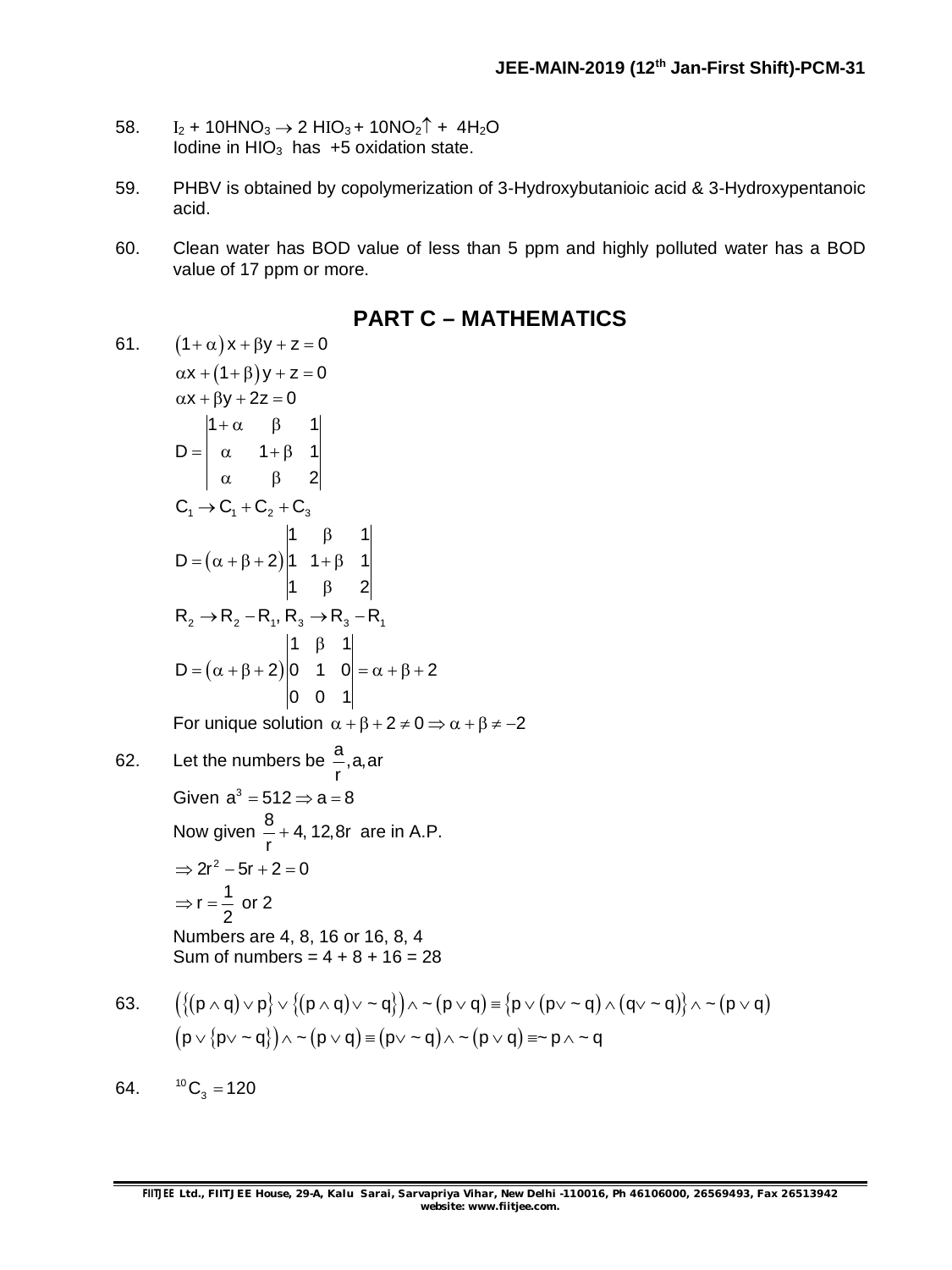

67. Line perpendicular to  $2x - 3y + 5 = 0$  is  $3x + 2y + c = 0$ Which is satisfied by point (7, 17)  $\Rightarrow$  3(7) + 2(17) + c = 0  $\Rightarrow$  c = -55  $\Rightarrow$  equation of line is  $3x + 2y - 55 = 0$  $\Rightarrow$  3(15) + 2( $\beta$ ) – 55 = 0  $\Rightarrow$  2 $\beta$  = 55 - 45  $\Rightarrow$   $\beta$  = 5

68. 
$$
D = \begin{vmatrix} \mu & 1 & 1 \\ 1 & \mu & 1 \\ 1 & 1 & \mu \end{vmatrix}, R_1 \rightarrow R_2 + R_3 (\mu + 2) \begin{vmatrix} 1 & 1 & 1 \\ 1 & \mu & 1 \\ 1 & 1 & \mu \end{vmatrix},
$$
  
\n
$$
C_3 \rightarrow C_3 - C_1 \text{ and } C_2 \rightarrow C_2 - C_1, (\mu + 2) \begin{vmatrix} 1 & 0 & 0 \\ 1 & \mu - 1 & 0 \\ 1 & 0 & \mu - 1 \end{vmatrix} = (\mu + 2)(\mu - 1)^2 = 0
$$

Hence sum of distinct value of  $= -2 + 1 = -1$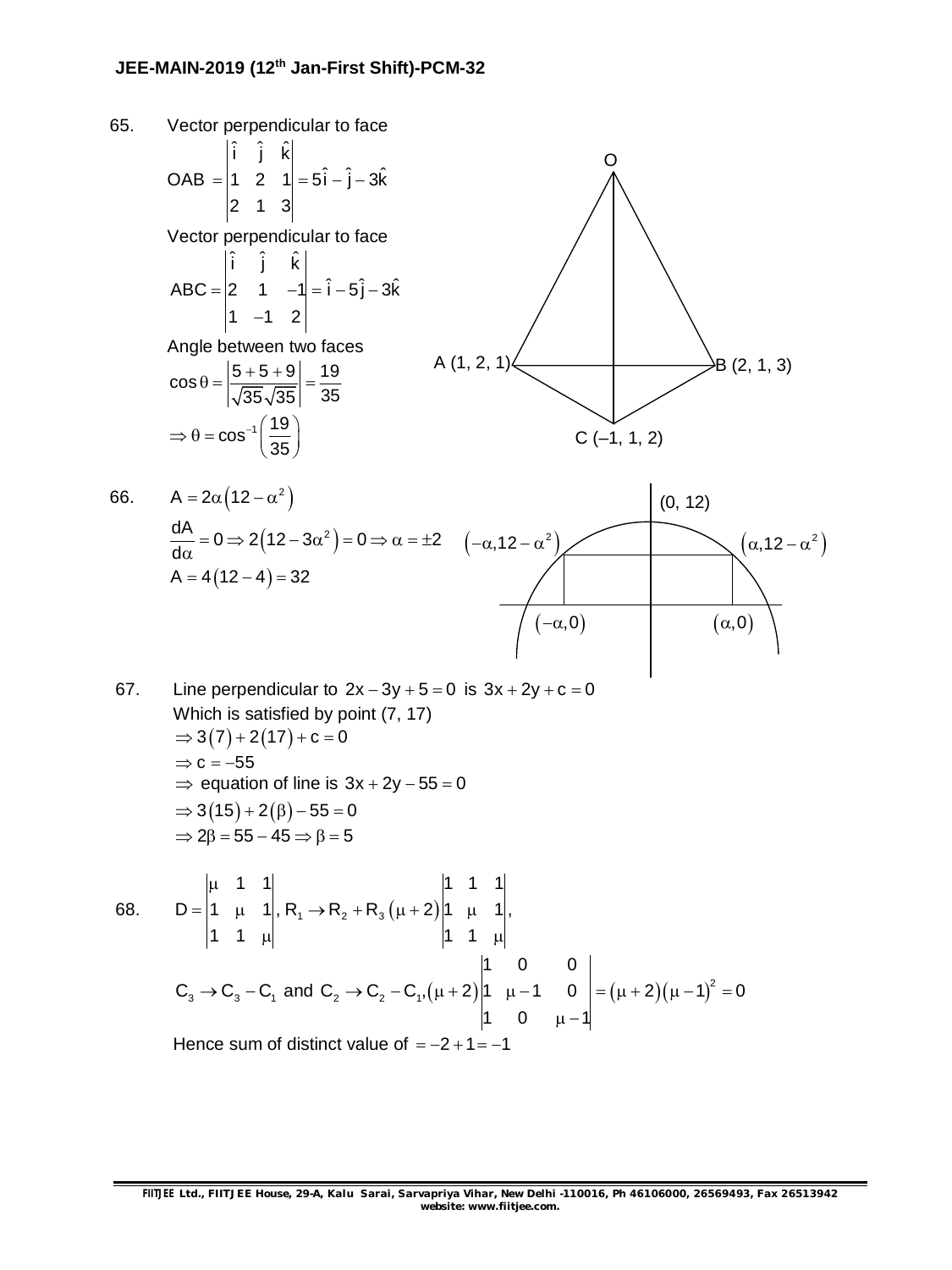69. 
$$
{}^{m}PQ = \frac{6+4}{9-4} = 2
$$
  
\n $2yy' = 4 \Rightarrow 2yx \cdot 2 = 4 \Rightarrow y = 1, x = \frac{1}{4}, x = (\frac{1}{4}, 1)$   
\n(Coordinates of points X for maximum area)  
\n $\therefore$  area =  $\frac{125}{4}$  sq. units.  
\n70.  $P^2 = \begin{bmatrix} 1 & 0 & 0 \\ 6 & 1 & 0 \\ 27 & 6 & 1 \end{bmatrix} P^3 = \begin{bmatrix} 1 & 0 & 0 \\ 9 & 1 & 0 \\ 54 & 9 & 1 \end{bmatrix} \therefore P^5 = \begin{bmatrix} 1 & 0 & 0 \\ 15 & 1 & 0 \\ 135 & 15 & 1 \end{bmatrix}$   
\n $Q = \begin{bmatrix} 1 & 0 & 0 \\ 15 & 1 & 0 \\ 135 & 15 & 1 \end{bmatrix} \begin{bmatrix} 1 & 0 & 0 \\ 0 & 1 & 0 \\ 0 & 0 & 1 \end{bmatrix} = \begin{bmatrix} 2 & 0 & 0 \\ 15 & 2 & 0 \\ 135 & 15 & 2 \end{bmatrix}$   
\nSo  $\frac{q_{2t} + q_{3t}}{q_{32}} = \frac{15 + 135}{15} = 10$   
\n71.  $\frac{dy}{dx} + \frac{1}{x}y = logx$   
\nIf  $F = e^{\int \frac{dx}{x}} = x$   
\n $yx = \int x \ln x dx$   
\n $xy = \ln x \frac{x^2}{2} - \int \frac{x}{2} dx$   
\n $xy = \ln x \frac{x^2}{2} - \int \frac{x}{2} dx$   
\n $xy = \ln x \frac{x^2}{2} - \frac{x^2}{4} + C$   
\nPutting  $x = 2$   
\n $\frac{\ln 4 - 1}{2} = \ln 2 - \frac{1}{2} + \frac{c}{2}$   
\n $c = 0$   
\n $y = \frac{x}{2} \ln x - \frac{x}{4}$   
\n $y(e) = \frac{e}{2} - \frac{e}{4} = \frac{e}{4}$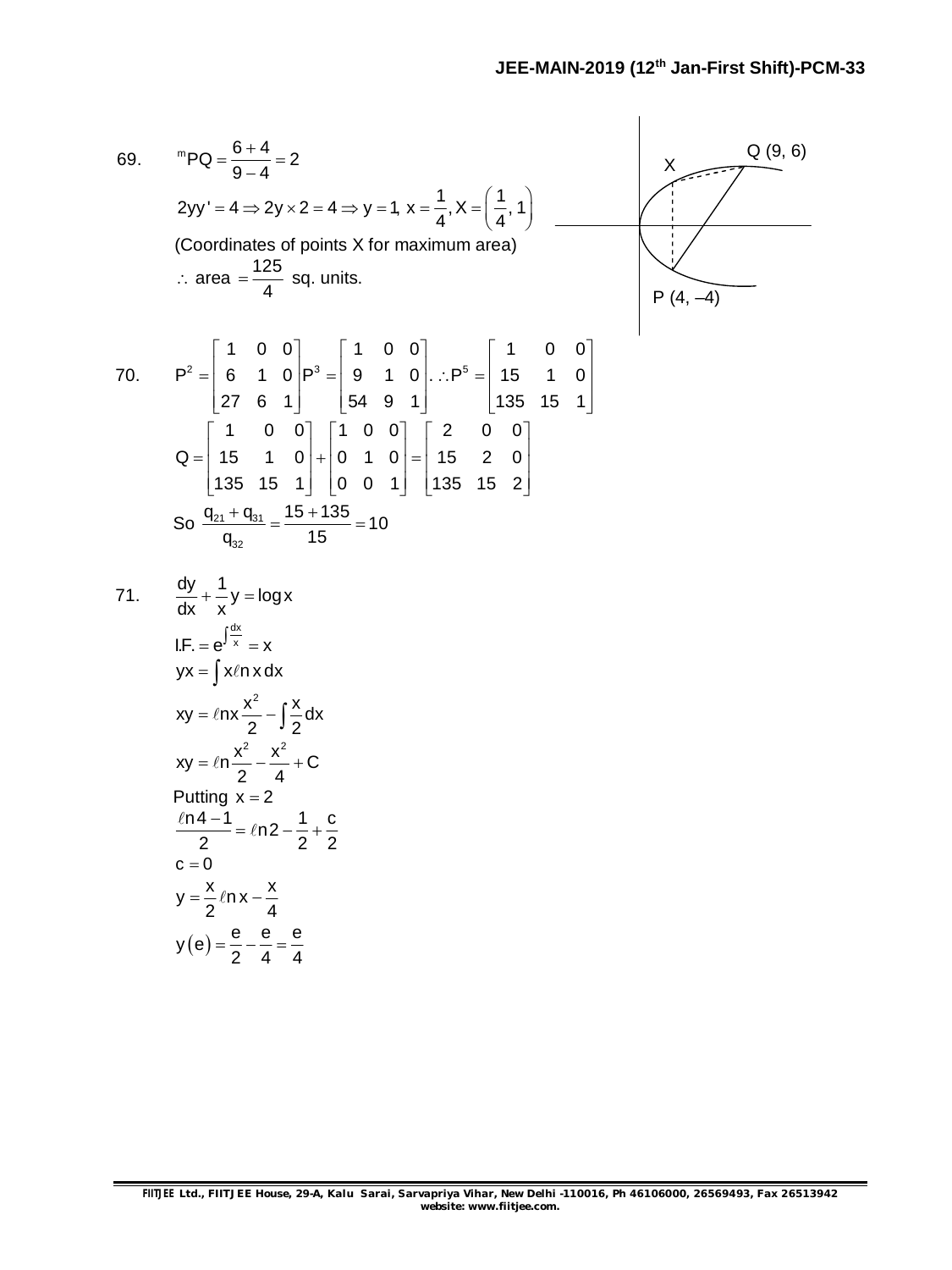

- 73.  $P$   $\left( -1, 44 \right)$  $= P(4 - 44) + P($ not $4 - 44)$  $\frac{1}{6} \times \frac{5}{6} \times \frac{5}{6} \times \frac{1}{6} \times \frac{1}{6} + \frac{5}{6} \times 1 \times \frac{5}{6} \times \frac{1}{6} \times \frac{1}{6} = \frac{25}{6^5} + \frac{25}{6^4} = \frac{175}{6^5}$  $6$  6 6 6 6 6 6 6 6 $^{5}$  6 $^{4}$  6 $^{5}$  $=\frac{1}{2} \times \frac{3}{2} \times \frac{3}{2} \times \frac{1}{2} \times \frac{1}{2} + \frac{5}{2} \times 1 \times \frac{5}{2} \times \frac{1}{2} \times \frac{1}{2} = \frac{25}{25} + \frac{25}{24} = -$
- 74. Since circles are orthogonal and have equal radii therefore the quadrilateral  $PC_4QC_2$  is a square. Hence area  $= 2 \times 2 = 4$  sq. units



75. 
$$
5 \sin\left(\theta - \frac{\pi}{6}\right) + 3 \cos\theta
$$

$$
= 5\left(\sin\theta\cos\frac{\pi}{6} - \cos\theta\sin\frac{\pi}{6}\right) + 3\cos\theta
$$

$$
= \frac{5\sqrt{3}}{2}\sin\theta + \frac{1}{2}\cos\theta
$$
  
Maximum value is 
$$
\sqrt{\left(\frac{5\sqrt{3}}{2}\right)^2 + \left(\frac{1}{2}\right)^2} = \sqrt{\frac{76}{4}} = \sqrt{19}
$$

76. 
$$
\tan^{-1} 2x + \tan^{-1} 3x = \frac{\pi}{4}
$$

Taking tangent on both side, we get  $\frac{2x + 3x}{1 - 6x^2} = 1$  $1 - 6x$  $\frac{+3x}{2}$  = - $\Rightarrow$  6x<sup>2</sup> + 5x - 1 = 0  $\Rightarrow$  (x + 1)(6x - 1) = 0  $x = \frac{1}{2}$ 6  $\Rightarrow$  x =  $\frac{1}{6}$  (-1 is rejected as it does not satisfies the given equation) Hence number of element in S is one.

77. Let roots are  $\alpha$  and  $\beta$  now

$$
\lambda + \frac{1}{\lambda} = 1 \Longrightarrow \frac{\alpha}{\beta} + \frac{\beta}{\alpha} = 1 \Longrightarrow \alpha^2 + \beta^2 = \alpha \beta
$$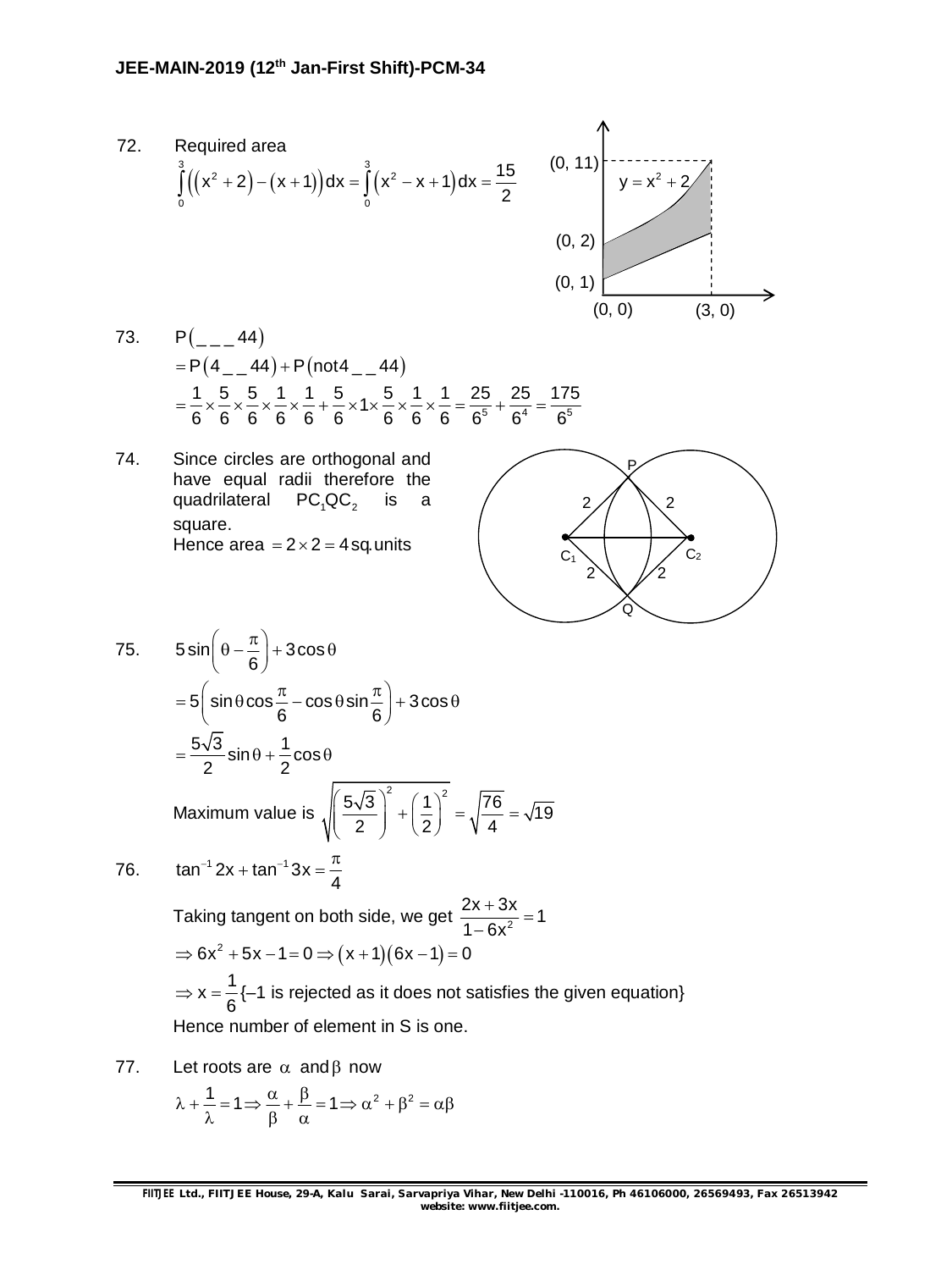$$
(\alpha + \beta)^2 = 2\alpha\beta
$$
  

$$
\left(\frac{-m(m-4)}{3m^2}\right)^2 = 3 \cdot \frac{2}{3m^2}
$$
  

$$
m^2 - 8m - 2 = 0
$$
  

$$
m = 4 \pm 3\sqrt{2}
$$
  
So least value of  $m = 4 - 3\sqrt{2}$ 

78.  $3x + 4y - \lambda = 0$  $(7 - \lambda)(31 - \lambda) < 0$  (since centres lie opposite side)  $\lambda \in (7,31)$  ……………(1)  $\left|\frac{7-\lambda}{7}\right| \geq 1$ 5  $\left|\frac{-\lambda}{\epsilon}\right| \geq 1$  and  $\left|\frac{31 - \lambda}{\epsilon}\right| \geq 2$ 5  $\left|\frac{-\lambda}{\lambda}\right| \ge$  $|7 - \lambda| \ge 5$  and  $|31 - \lambda| \ge 10$  $\lambda \leq 2$  or  $\lambda \geq 12$  ……………..(2) and  $\lambda \le 21$  or  $\lambda \ge 41$  ................(3)  $(1) \cap (2) \cap (3)$  $\lambda \in [12, 21]$ 

79. 
$$
2y\ln 2x = \ln 4 + 2x - 2y
$$

$$
2y(1 + \ln 2x) = \ln 4 + 2x
$$

$$
y = \frac{\ln 2x - \frac{\ln 2}{x}}{(1 + \ln 2x)^2} \cdot (1 + \ln 2x)^2
$$

$$
= \ln 2x - \frac{\ln 2}{x} = \frac{x\ln(2x) - \ln 2}{x}
$$

80. By parts  
\n
$$
I = x \cos(\log x) + \int \frac{x}{x} \sin(\log x) dx
$$
\n
$$
I = x \cos(\log x) + \int \sin(\log x) dx
$$
\n
$$
I = x \cos(\log x) + \left[x \sin(\log x) - \int \cos \log x dx + c\right]
$$
\n
$$
I = \frac{x}{2} (\cos(\log x) + \sin(\log x)) + c
$$
\n81. 
$$
\frac{5^{th} \text{ term from beginning}}{5^{th} \text{ term from end}} = \frac{{^{10}C_4} \left(\frac{1}{2(3^{1/3})}\right)^4}{^{10}C_4 (2)^{4/3} \left(\frac{1}{2(3^{1/3})}\right)^6}
$$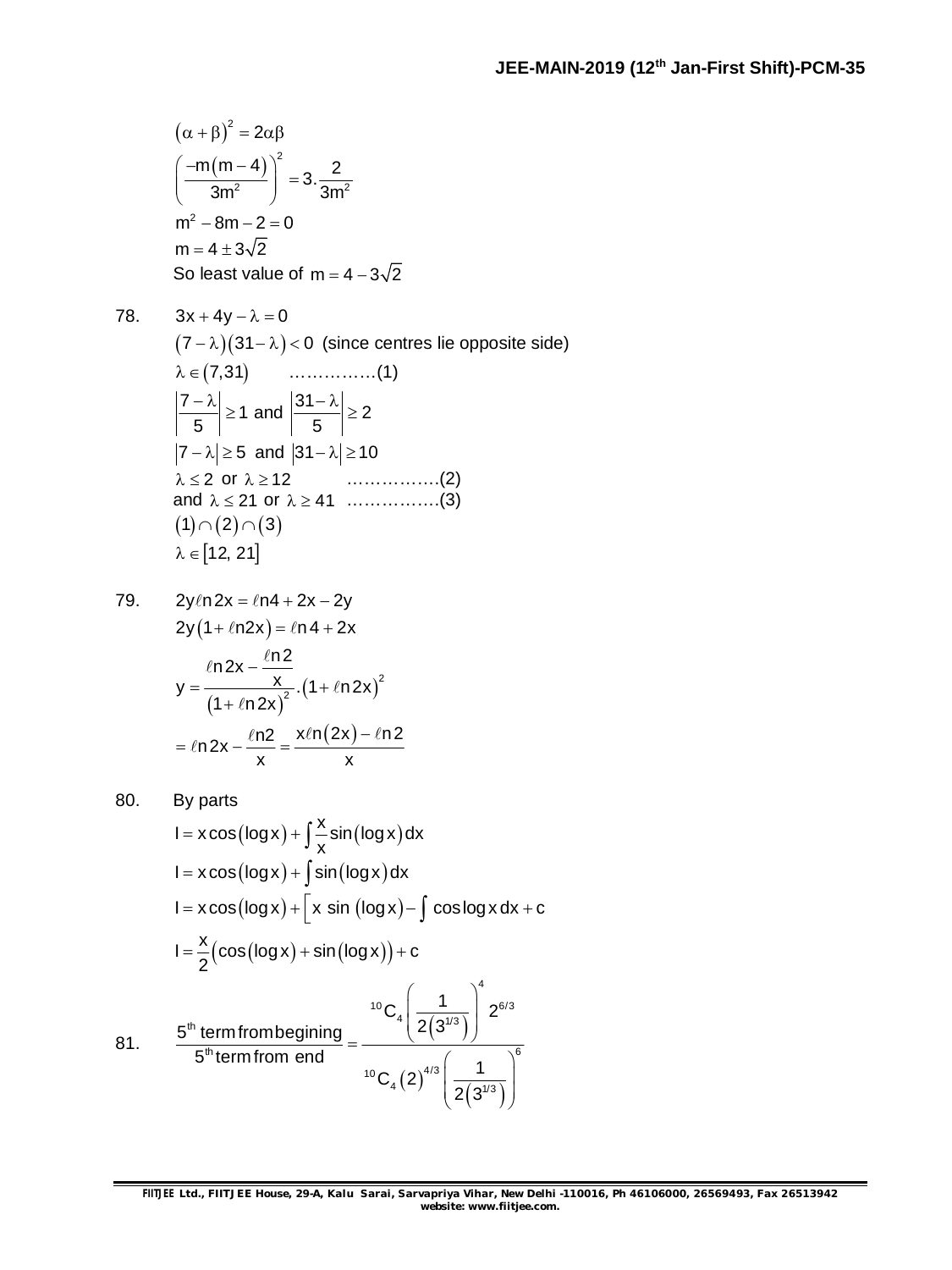$$
=\frac{2^2\,2^{-2}3^{-4/3}}{2^4\,2^{(4/3)-6}3^{-2}}=3^{2/3}\cdot2^{8/3}=4\cdot\left(36\right)^{1/3}
$$

82.  $S_k = \frac{k+1}{2}$ 

$$
S_k = \frac{k+1}{2}
$$
  
\n
$$
\sum_{k=1}^{10} \left(\frac{k+1}{2}\right)^2 = \frac{5}{12}A
$$
  
\n
$$
2^2 + 3^2 + \dots + 11^2 = \frac{5A}{3}
$$
  
\n
$$
\frac{11 \times 12 \times 23}{6} - 1 = \frac{5A}{3}
$$
  
\n
$$
505 \times \frac{3}{5} = A
$$
  
\n
$$
A = 303
$$

83. Equation of plane is 
$$
\begin{vmatrix} x+2 & y-2 & z+5 \ 3 & 5 & 7 \ 1 & 4 & 7 \ \end{vmatrix} = 0
$$
  
\n
$$
\Rightarrow (x+2)7 - (y+2)14 + (z+5)7 = 0
$$
  
\n
$$
\Rightarrow x - 2y + z + 11 = 0
$$

The perpendicular distance from the origin to the plane is  $\left|\frac{0+0+0+11}{0+1}\right| = \frac{11}{\sqrt{2}}$  $1 + 4 + 1$   $\sqrt{6}$  $\frac{+0+0+11}{\sqrt{2}} =$  $+4+1$  $50$ 

84. Given 
$$
\sum_{i=1}^{50} (x_i - 30) = 50
$$
  
\n $\Rightarrow \sum x_i = 30(50) + 50 \Rightarrow \frac{\sum x_i}{50} = 31$ 

85. Hence number of points where 
$$
f(x)
$$
 is non -  
differentiable are 2  
which are  $\frac{-3\pi}{4}$  and  $\frac{\pi}{4}$ 

86. 
$$
I = \int_{0}^{a} f(x)g(x)dx = \int_{0}^{b} f(a-x)g(a-x)dx
$$

$$
\left(\because \int_{a}^{b} f(x)dx = \int_{a}^{b} f(a+b-x)dx\right)
$$

$$
= \int_{0}^{a} f(x)(4-g(x))dx \Rightarrow I = 4\int_{0}^{a} f(x)dx - I \Rightarrow I = 2\int_{0}^{a} f(x)dx
$$